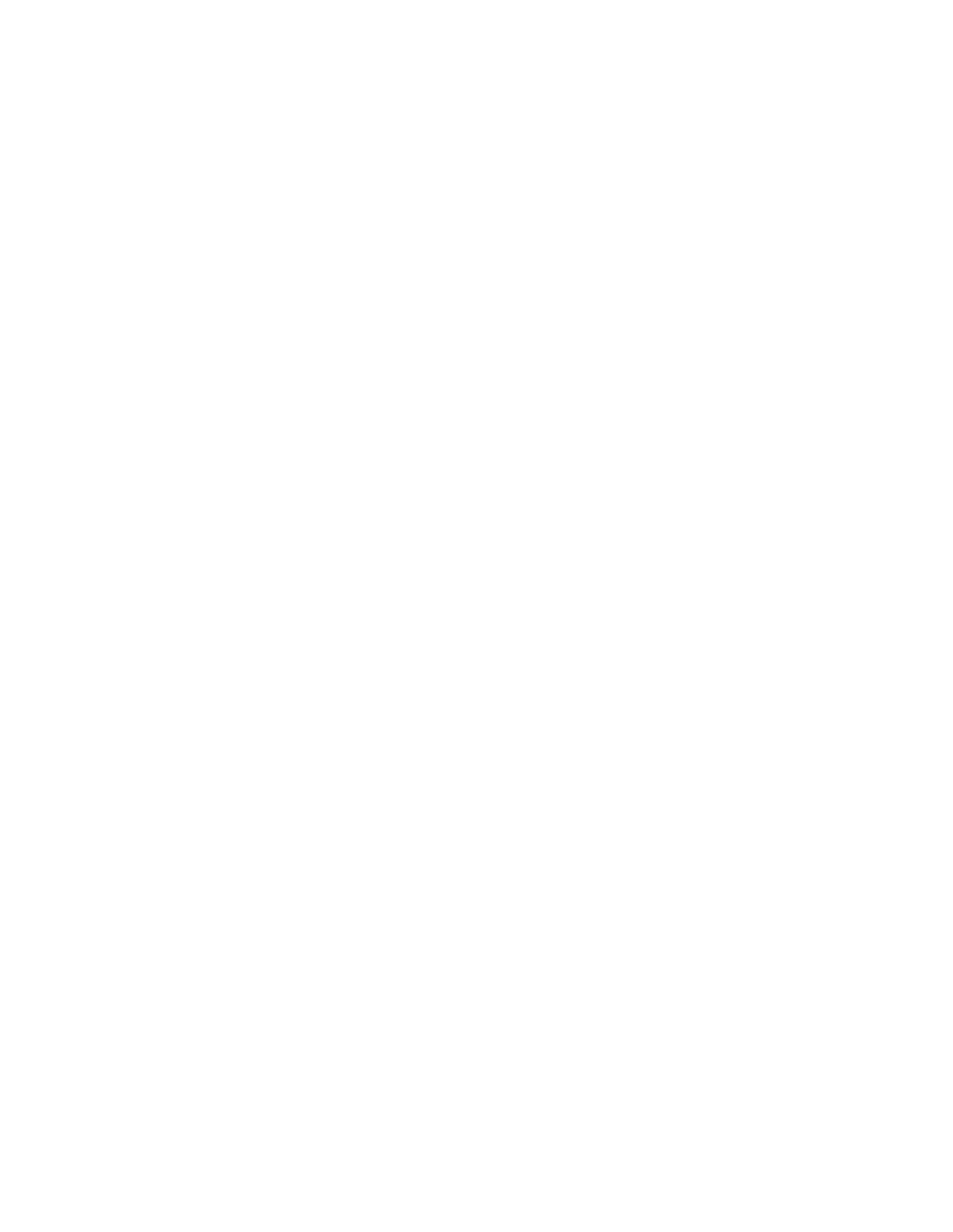## **Table of Contents**

|     | Page                                                                                                                                                                                                                                                                                                                                                                                                   |
|-----|--------------------------------------------------------------------------------------------------------------------------------------------------------------------------------------------------------------------------------------------------------------------------------------------------------------------------------------------------------------------------------------------------------|
|     |                                                                                                                                                                                                                                                                                                                                                                                                        |
| L.  |                                                                                                                                                                                                                                                                                                                                                                                                        |
|     | A. Creation of the Working Group<br>B. Membership                                                                                                                                                                                                                                                                                                                                                      |
| II. | Framework of Tax Expenditure Reviews in the Maine Legislature 5                                                                                                                                                                                                                                                                                                                                        |
|     | A. History of Tax Expenditure Reviews<br>B. Government Oversight Committee and OPEGA – Current Statutory Process<br>C. State Agencies with Involvement or Coordinating Roles                                                                                                                                                                                                                           |
| Ш.  |                                                                                                                                                                                                                                                                                                                                                                                                        |
| IV. |                                                                                                                                                                                                                                                                                                                                                                                                        |
|     | A. Overall Coordination of Legislative Committees in Tax Expenditure Review<br><b>B.</b> Expedited Review Process<br>C. Full review Process<br>D. Preparing Existing Expenditures for Future Evaluation<br>E. Limited Analysis Projects<br>F. Enhancements to Maine State Tax Expenditure Review to Facilitate Evaluation<br>G. Staff Resources<br>H. Relationship to DECD Evaluation Responsibilities |
|     |                                                                                                                                                                                                                                                                                                                                                                                                        |

- A. Authorizing Joint Order
- B. Related Statutes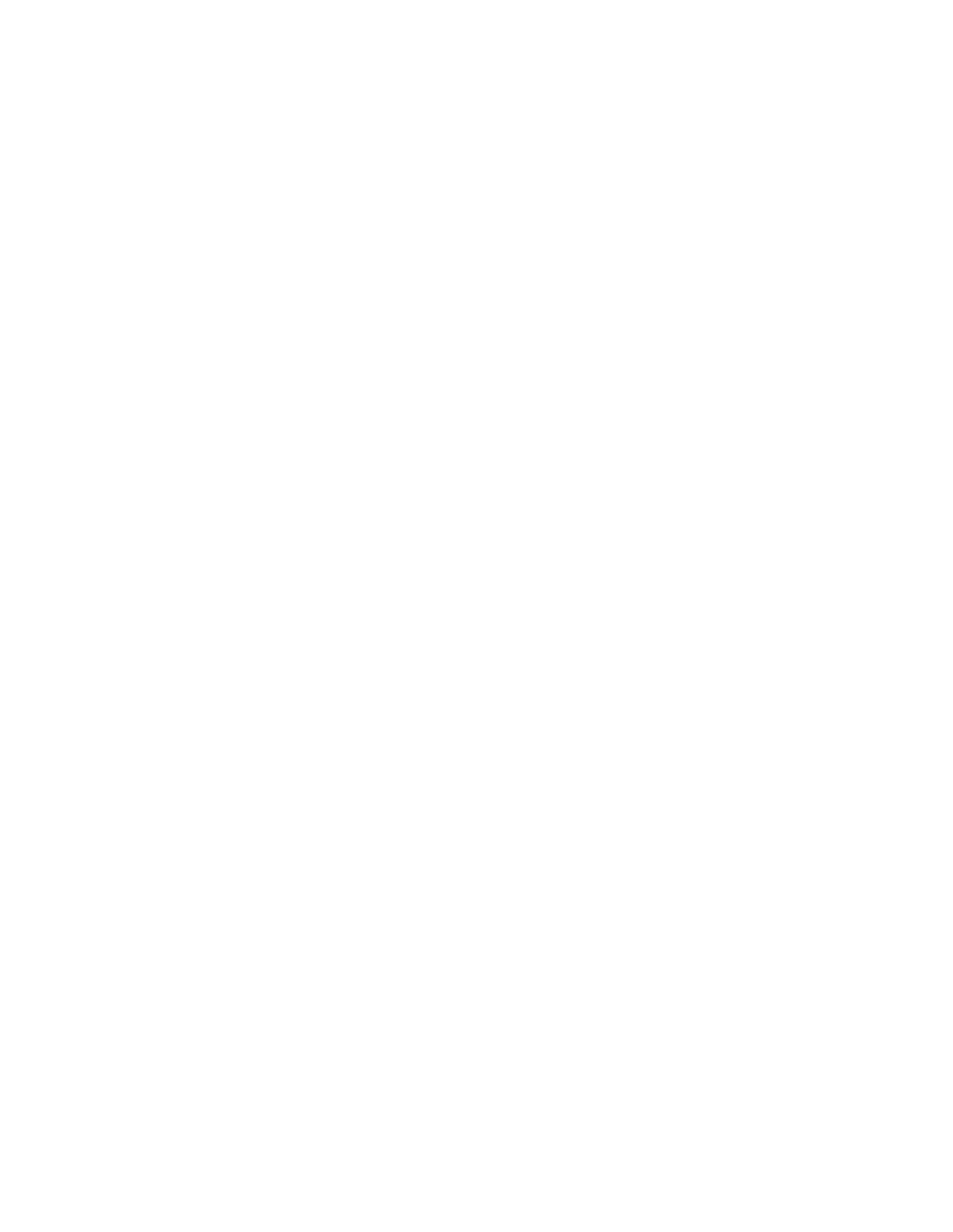# **EXECUTIVE SUMMARY**

The Tax Expenditure Review Working Group was established by the 130th Legislature pursuant to S.P. 578, a Joint Study Order "To Create a Working Group To Review the Process for Ongoing Review of Tax Expenditures by the Legislature."[1](#page-4-0) The Working Group is composed of eight members, including four members from the Government Oversight Committee (GOC) and four from the Joint Standing Committee on Taxation. The Working Group met four times during the interim between legislative sessions in 2021 and submits this report to the Second Regular Session of the 130th Legislature.

The Maine Legislature has taken a role in tax expenditure review since 1977, when legislation assigned that task to the Taxation Committee. In 1985, the statutes were amended to require Maine Revenue Services, the executive branch agency administering tax laws, to provide specific information about tax expenditures to the Taxation Committee and require the Committee to review that information. In 2015, the current process of tax expenditure review was enacted to provide for a comprehensive ongoing review of tax expenditures with roles for the Office of Program Evaluation and Government Accountability (OPEGA), the GOC and the Taxation Committee. In addition, the Department of Economic Development and Community Development (DECD) is required to oversee the evaluation of certain economic development related tax expenditures.

In its work, the Working Group identified several themes including that tax expenditure reviews continue to have value for legislative oversight and also that the process presents challenges for many of the entities involved. The challenges identified include resource demands on legislative committees, legislative staff, and affected agencies; data availability for the tax expenditures being reviewed; and unmet needs for information on tax expenditures during the legislative session. The Working Group makes the following recommendations to address these challenges.

| Table 1. Recommendations                                                    |                                                                                                                                                                                                                                                                                                                                                                                                                                  |  |
|-----------------------------------------------------------------------------|----------------------------------------------------------------------------------------------------------------------------------------------------------------------------------------------------------------------------------------------------------------------------------------------------------------------------------------------------------------------------------------------------------------------------------|--|
| A. Overall Coordination of Legislative Committees in Tax Expenditure Review |                                                                                                                                                                                                                                                                                                                                                                                                                                  |  |
| A.1                                                                         | Amend the composition of the GOC to improve coordination between and engagement of relevant<br>Legislative committees in the tax expenditure review planning and process. Specifically Amend Joint<br>Rule 371 to include among the GOC's 12 members:<br>Two members of the Taxation Committee.<br>One member of Joint Standing Committee on Innovation, Development, Economic<br>$\bullet$<br>Advancement and Business (IDEAB). |  |
| A.2                                                                         | Authorize the Taxation Committee to meet year-round to meet its tax expenditure review<br>responsibilities.                                                                                                                                                                                                                                                                                                                      |  |

<span id="page-4-0"></span> $\overline{1}$  $1$  The Joint Order created "The Working Group to Review the Process for Ongoing Review of Tax Expenditures by the Legislature." This report refers to the working group as "The Tax Expenditure Review Working Group" for ease of reference.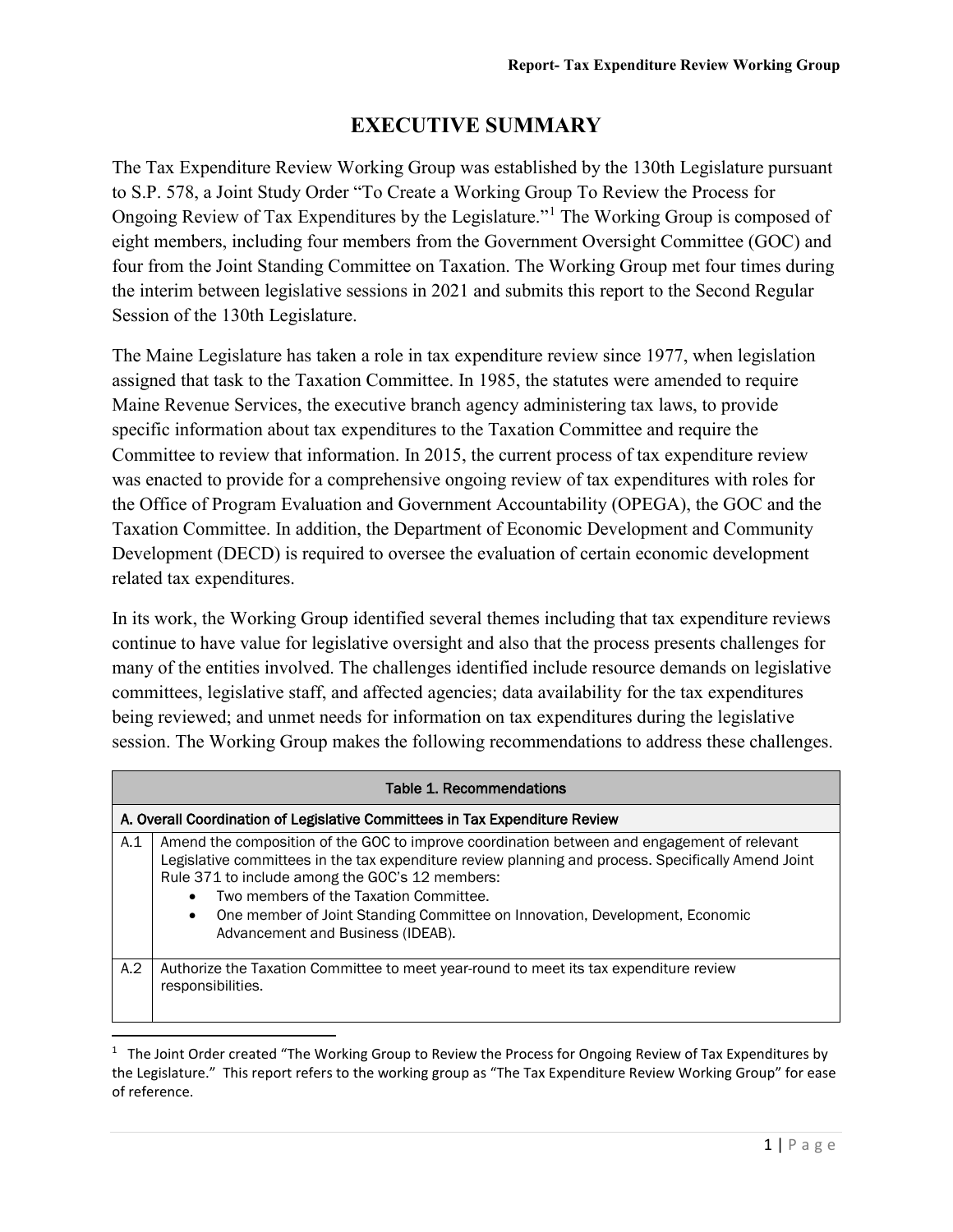| <b>Table 1. Recommendations</b><br><b>B. Expedited Review Process</b> |                                                                                                                                                                                                                                                                                                                                                                                                                                                            |  |     |                                                                                                                                                                                                                                                                    |
|-----------------------------------------------------------------------|------------------------------------------------------------------------------------------------------------------------------------------------------------------------------------------------------------------------------------------------------------------------------------------------------------------------------------------------------------------------------------------------------------------------------------------------------------|--|-----|--------------------------------------------------------------------------------------------------------------------------------------------------------------------------------------------------------------------------------------------------------------------|
|                                                                       |                                                                                                                                                                                                                                                                                                                                                                                                                                                            |  | B.1 | Continue the 6-year cycle for expedited review conducted by the Taxation Committee using<br>information available from Maine Revenue Services' Maine State Tax Expenditure Reports and<br>OPEGA's annual process to update the categorization of tax expenditures. |
| B.2                                                                   | Amend statute to repeal the requirement that OPEGA provide information to the Taxation Committee<br>for the expedited review process under 3 MRSA §1000 sub§2.                                                                                                                                                                                                                                                                                             |  |     |                                                                                                                                                                                                                                                                    |
|                                                                       | <b>C. Full Evaluation Process</b>                                                                                                                                                                                                                                                                                                                                                                                                                          |  |     |                                                                                                                                                                                                                                                                    |
| C.1                                                                   | Prioritize business incentive tax expenditures for full review ahead of tax expenditures that are<br>directed primarily to individual tax relief in establishing the schedule for full evaluations.                                                                                                                                                                                                                                                        |  |     |                                                                                                                                                                                                                                                                    |
| C.2                                                                   | Take into consideration statutory sunset dates in prioritizing full evaluations to attempt to complete a<br>full review in time for the Legislature to have the review available in time for its consideration of an<br>extension of the tax expenditure beyond the sunset date.                                                                                                                                                                           |  |     |                                                                                                                                                                                                                                                                    |
| C.3                                                                   | Improve coordination and communication between the committees in the annual review of the<br>schedule for full evaluation pursuant to statute (see also recommendations A.1-A.2).                                                                                                                                                                                                                                                                          |  |     |                                                                                                                                                                                                                                                                    |
| C.4                                                                   | The Director of OPEGA, in consultation with the GOC and the Taxation Committee, should review the<br>current statutes governing full evaluations of tax expenditures and identify and recommend potential<br>changes to the statutory framework to enhance the efficiency and effectiveness of the full evaluation<br>process going forward, with particular attention to: evaluation parameters, and the schedule and pace<br>of full evaluation reports. |  |     |                                                                                                                                                                                                                                                                    |
|                                                                       | D. Preparing Existing Expenditures for Future Evaluation                                                                                                                                                                                                                                                                                                                                                                                                   |  |     |                                                                                                                                                                                                                                                                    |
| D.1                                                                   | Establish a one-time Legislative task force to meet during the 2022 interim with the primary purpose<br>of reviewing the statutes relating to the tax expenditures categorized for full evaluation to identify<br>whether existing statutes include elements needed for evaluation and to recommend changes.                                                                                                                                               |  |     |                                                                                                                                                                                                                                                                    |
| D.2                                                                   | Establish a process under which the Taxation Committee would review proposed legislation, including<br>bills referred to other policy committees to:<br>Identify if the proposed or amended tax expenditure is likely to receive a full evaluation and<br>а.<br>If so, identify whether the legislation includes elements needed for full evaluation, including<br>b.<br>policy goals, intended outcomes and provisions for data collection                |  |     |                                                                                                                                                                                                                                                                    |
|                                                                       | E. Limited Analysis Projects                                                                                                                                                                                                                                                                                                                                                                                                                               |  |     |                                                                                                                                                                                                                                                                    |
| E.1                                                                   | Authorize the Taxation Committee to request two tax expenditure "limited analysis projects" per year<br>based on existing data and information to be completed by OPEGA for the purpose of providing<br>additional research and analytical support to the Taxation Committee in its consideration of tax<br>expenditure legislation before the committee.                                                                                                  |  |     |                                                                                                                                                                                                                                                                    |
|                                                                       | F. Enhancements to Maine State Tax Expenditure Report                                                                                                                                                                                                                                                                                                                                                                                                      |  |     |                                                                                                                                                                                                                                                                    |
| F.1                                                                   | Amend the MRS tax expenditure reporting requirements to require that the biennial Maine State Tax<br>Expenditure Report (MSTER) provide six years of forgone revenue for each tax expenditure (actual<br>figures for the previous four years and two years of projections for the biennium in which the report is<br>submitted).                                                                                                                           |  |     |                                                                                                                                                                                                                                                                    |
| F.2                                                                   | Enhance the information provided by MRS in the MSTER to include, to the extent possible, the<br>estimated "take-up rate" (participation rate) for tax expenditures relating to the economic security of<br>low-income people and other economic assistance to individual taxpayers (e.g. the Property Tax<br>Fairness Credit, the Sales Tax Fairness Credit, the Earned Income Credit, the Credit for Educational<br>Opportunity).                         |  |     |                                                                                                                                                                                                                                                                    |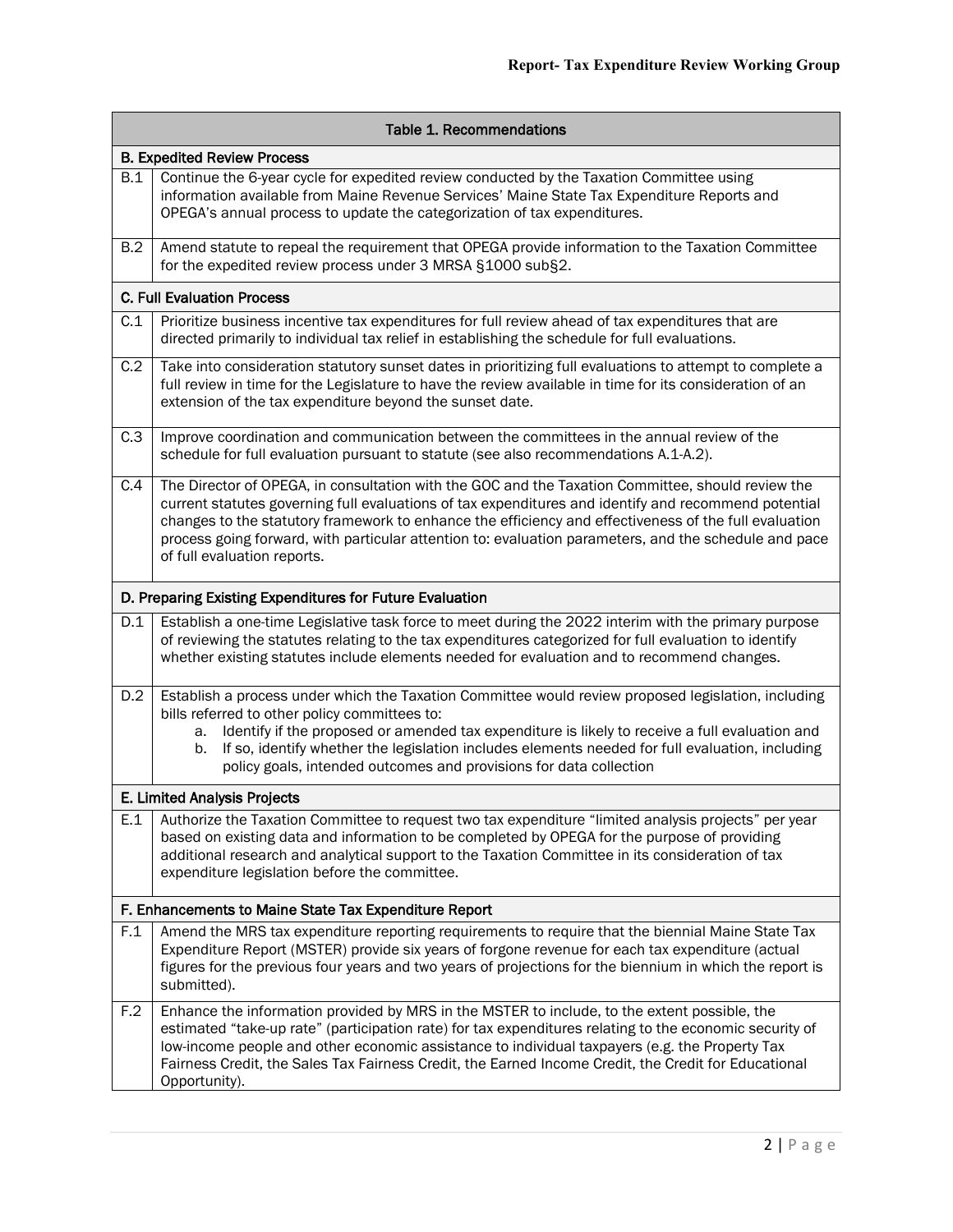| <b>Table 1. Recommendations</b>                     |                                                                                                                                                                                                                                                                                                                             |  |
|-----------------------------------------------------|-----------------------------------------------------------------------------------------------------------------------------------------------------------------------------------------------------------------------------------------------------------------------------------------------------------------------------|--|
| <b>G. Staff Resources</b>                           |                                                                                                                                                                                                                                                                                                                             |  |
| G.1                                                 | Provide at least one additional full-time staff position to OPEGA, with the appropriate number of<br>additional positions to be determined based on any actions taken as a result of this report.                                                                                                                           |  |
| G.2                                                 | Consider whether additional staffing is required by the Taxation Committee based on how the<br>recommendations of the Working Group are implemented (particularly, recommendations A-2, B-2 and<br>$D-2$ ).                                                                                                                 |  |
| H. Relationship to DECD Evaluation Responsibilities |                                                                                                                                                                                                                                                                                                                             |  |
| H.1                                                 | Refer for consideration by the IDEAB Committee the possible repeal of 5 MRSA §13070-O regarding<br>DECD analysis of legislation containing economic development proposals.                                                                                                                                                  |  |
| H.2                                                 | Refer for consideration by the IDEAB Committee the possible amendment of 5 MRSA §13070-P, the<br>independent third-party review every four years of all economic development incentives, to include an<br>emphasis from a macro perspective of the State's economic incentives and their interactions and<br>relationships. |  |

# **I. Background**

#### **A. Creation of the Working Group**

The Tax Expenditure Review Working Group ('the Working Group') was established by the 130<sup>th</sup> Maine Legislature pursuant to S.P. 578, a Joint Study Order "To Create a Working Group To Review the Process for Ongoing Review of Tax Expenditures by the Legislature."[2](#page-6-0) The Working Group was directed to examine and make recommendations regarding the process for the ongoing review of tax expenditures by the Legislature. In its work, the Working Group was directed to consider:

*A. The provisions of the Maine Revised Statutes under Title 3 and Title 36 governing tax expenditure reviews;*

*B. The experiences of key entities involved in tax expenditure reviews under the Maine Revised Statutes, Title 3 since 2015, including the Government Oversight Committee, the Office of Program Evaluation and Government Accountability, the Joint Standing Committee on Taxation and the Department of Administrative and Financial Services, Bureau of Revenue Services;*

*C. Tax expenditure review policies, approaches and processes in other states; and*

*D. Input from stakeholders engaged in the administration of tax expenditures, including but not limited to the Department of Administrative and Financial Services, Bureau of* 

<span id="page-6-0"></span> $2$  See Appendix A for the text of the Joint Study Order establishing the Working Group. Text in italics is quoted from the Joint Study Order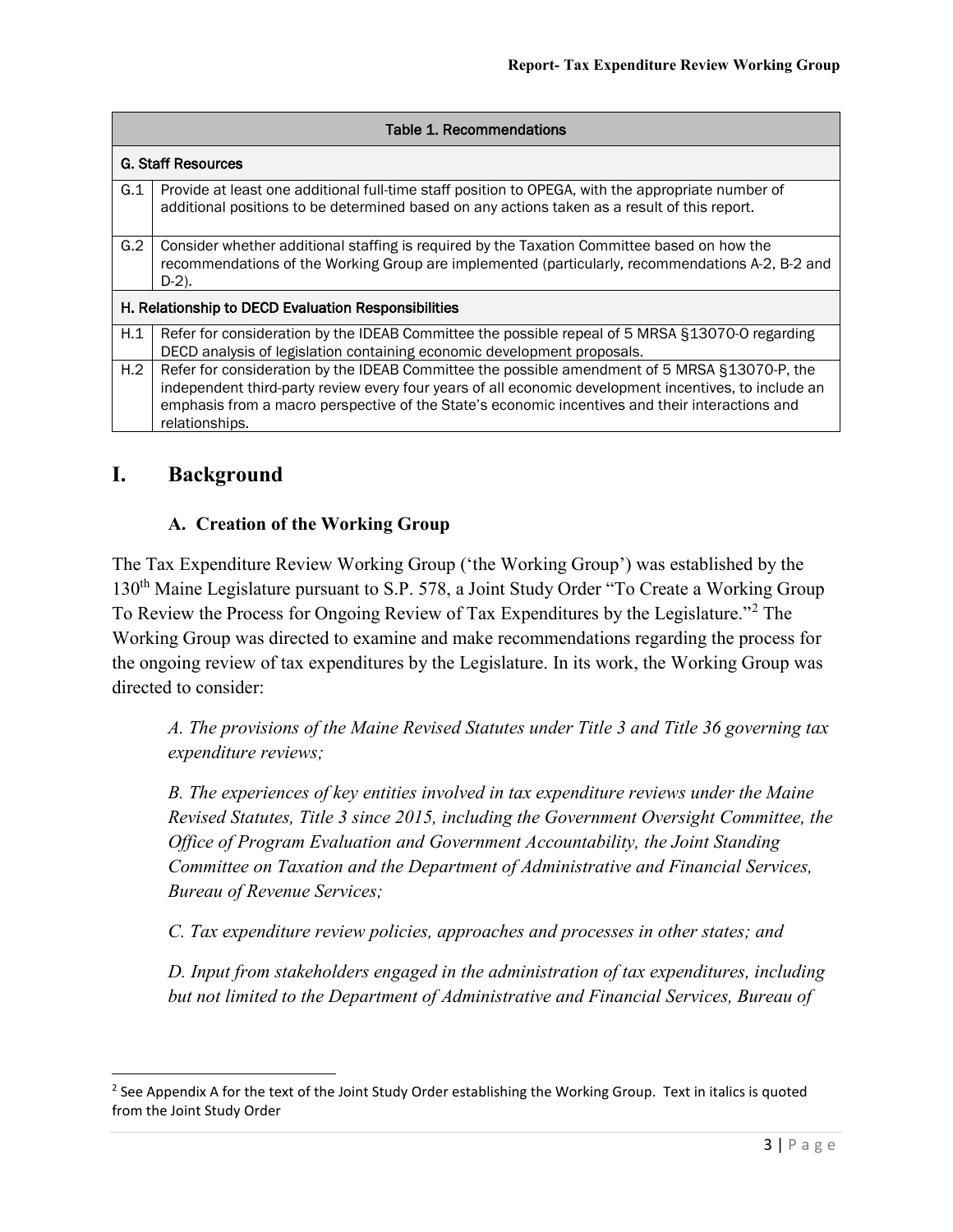*Revenue Services, the Department of Economic and Community Development and other state agencies.*

The Working Group was directed to: *"make recommendations, including any appropriate changes to the Maine Revised Statutes, for improvements to the tax expenditure review process to ensure it meets the needs of the Legislature for oversight, evaluation and improvement of tax expenditure policies for the State."*

The Working Group submits this report to the Second Regular Session of the 130<sup>th</sup> Legislature pursuant to its charge.

#### **B. Membership**

The Working Group was composed of 8 members, appointed as follows:

*A. Four members of the Senate appointed by the President of the Senate, including members from each of the 2 parties holding the largest number of seats in the Legislature. Of these 4 members, 2 members must be members of the Government Oversight Committee and 2 members must be members of the Joint Standing Committee on Taxation; and*

*B. Four members of the House of Representatives appointed by the Speaker of the House, including members from each of the 2 parties holding the largest number of seats in the Legislature. Of these 4 members, 2 members must be members of the Government Oversight Committee and 2 members must be members of the Joint Standing Committee on Taxation.*

The members of the Working Group were:

- Senator Nathan Libby, Chair (Taxation & GOC)
- Representative Maureen Terry, Chair (Taxation)
- Senator Donna Bailey (GOC)
- Senator Matthew Pouliot (Taxation)
- Senator Richard Bennett (GOC)
- Representative Holly Stover (GOC)
- Representative Theodore Kryzak (Taxation)
- Representative Sawin Millett (GOC)

The Working Group received staff assistance from legislative staff in the Office of Fiscal and Program Review and the Office of Program Evaluation and Government Accountability.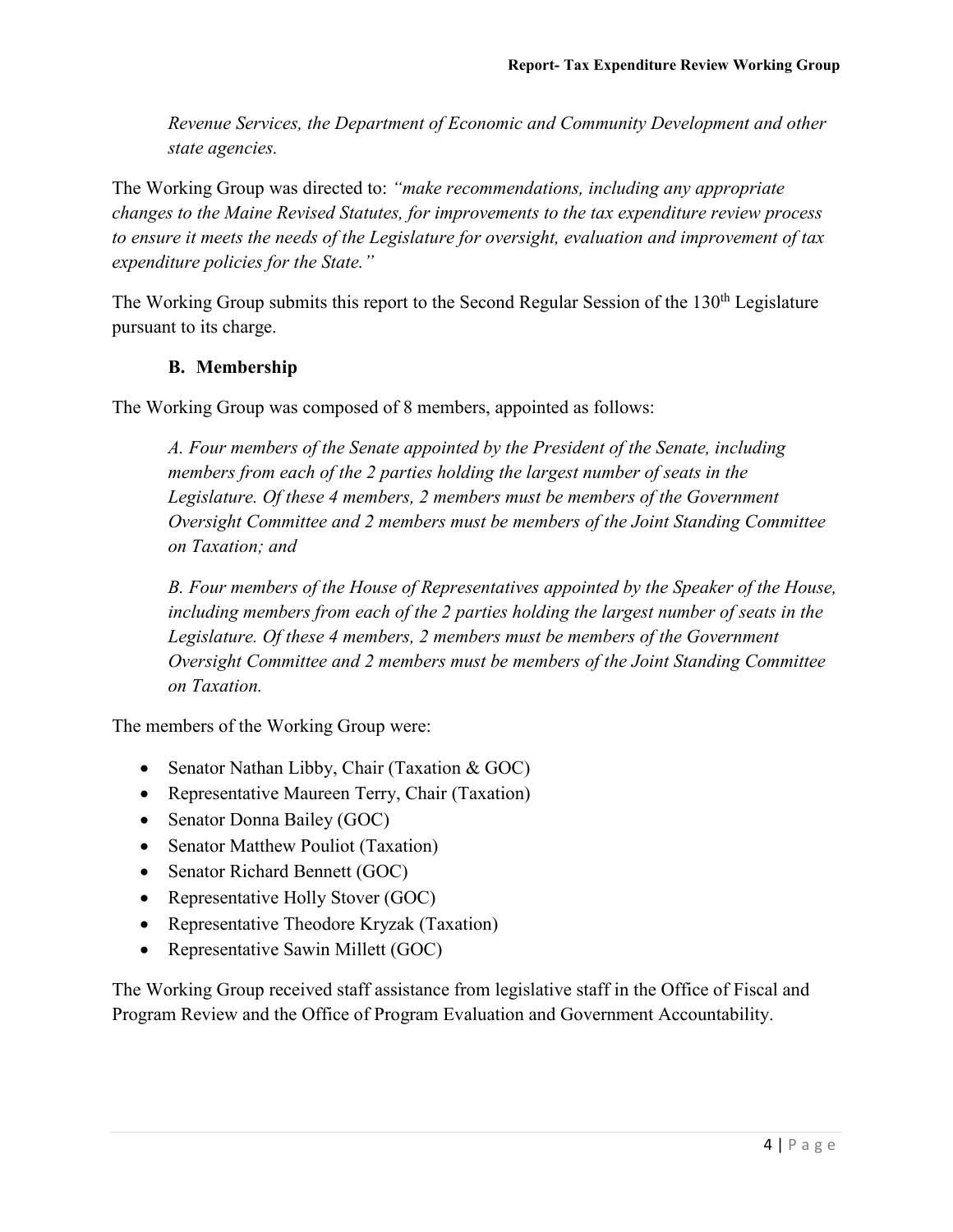## **II. Framework of Tax Expenditure Reviews in the Maine Legislature**

#### **A. History of Tax Expenditure Reviews**

The Maine Legislature's involvement in tax expenditure review began with PL 1977, c. 490 which enacted a tax expenditure review process requiring the Joint Standing Committee on Taxation to review property tax exemptions and sales tax exemptions on a 4-year rotating cycle. In PL 1985, c. 430, income tax expenditures were added and property tax exemptions were removed. In 2002, the tax expenditure review process was changed again to require Maine Revenue Services to submit a report to the Taxation Committee during each First Regular Session of the Legislature containing information relating to each tax expenditure.<sup>[3](#page-8-0)</sup> The Taxation Committee was directed to review the MRS report during odd-numbered years and authorized to submit a report and recommended legislation to the full Legislature. During even-numbered years the committee was authorized to review current issues of tax policy. This process is still part of current law.<sup>[4](#page-8-1)</sup>

In 2013, legislation was enacted as part of the biennial budget bill requiring the establishment of a Tax Expenditure Review Task Force to review tax expenditure review process and make recommendations for improvements to the process.<sup>[5](#page-8-2)</sup> In December 2013, the Tax Expenditure Review Task Force provided its final report and recommendations. The Task Force recommended that the Joint Standing Committee on Appropriations and Financial Affairs continue to work with OPEGA, the GOC and the Joint Standing Committee on Taxation on developing an ongoing process for tax expenditure evaluation and report out legislation to the 2<sup>nd</sup> Regular Session of the 126<sup>th</sup> Legislature.

To this end, in the 2<sup>nd</sup> Regular Session the 126<sup>th</sup> Maine Legislature passed Resolve 2013, c.115, which directed OPEGA to develop and submit to the Legislature a proposal for a process to provide ongoing legislative review of the State's tax expenditures. In March, 2015, OPEGA submitted to the GOC and Taxation Committee its "Proposal for Legislative Review of Maine State Tax Expenditures," which defined and described elements to be considered in implementing an ongoing legislative tax review process.

After considering that proposal, the 127<sup>th</sup> Legislature enacted PL 2015, c. 344 ('An Act to Improve Tax Expenditure Transparency and Accountability') which established a statutory framework and provisions, within the OPEGA statutes, for the ongoing review of tax expenditures. The new statute included:

• A process for the GOC, in consultation with the Taxation Committee, to assign each tax expenditure to a review category: full evaluation, expedited review, or no review and to

<span id="page-8-0"></span> <sup>3</sup> PL 2001, c. 652.

<span id="page-8-1"></span><sup>4</sup> 36 MRSA c. 10.

<span id="page-8-2"></span><sup>5</sup> PL 2013, c. 368, Part S.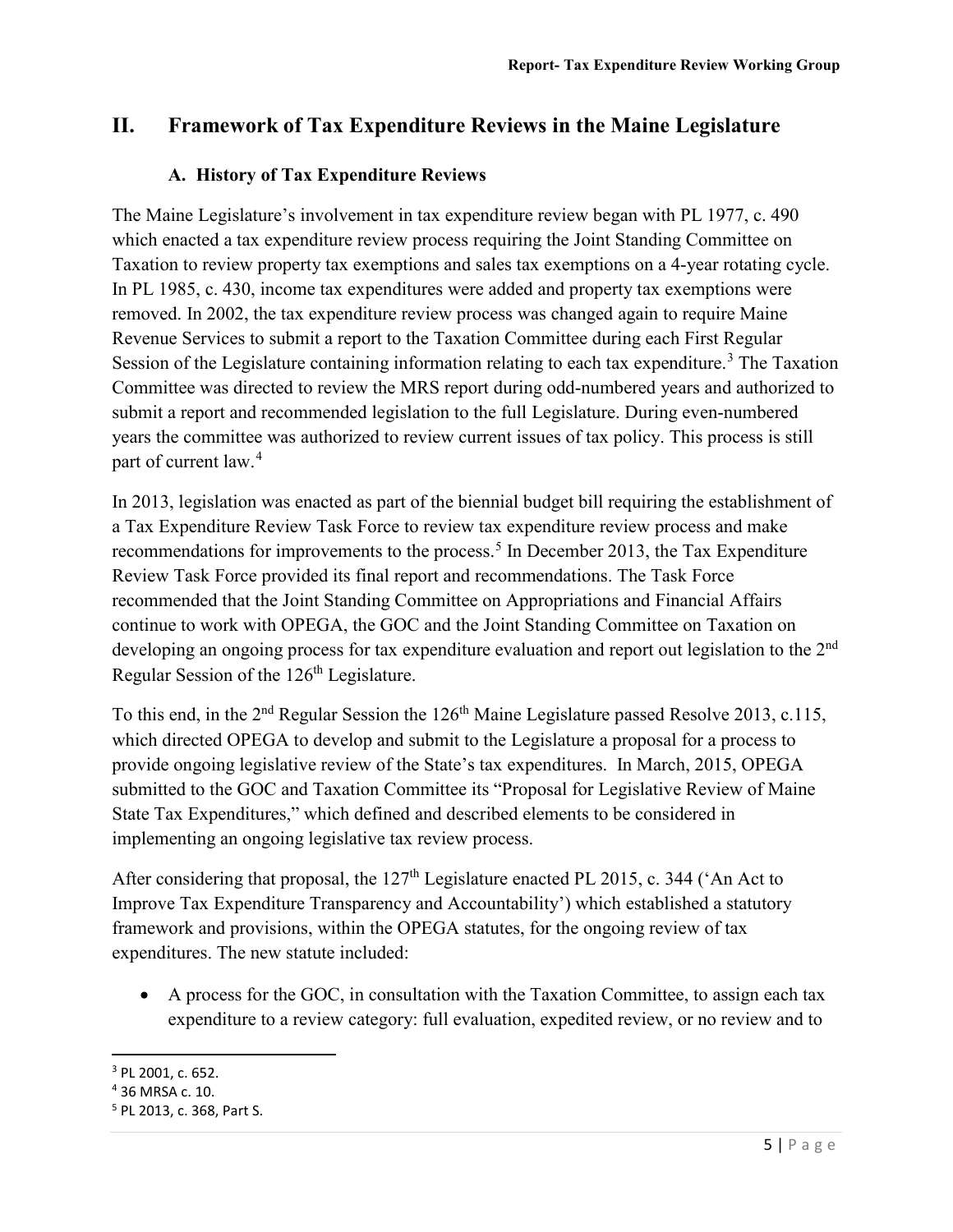establish a schedule of ongoing review of those assigned for full or expedited review. It also established an annual process for the GOC and the Taxation Committee to review and make any adjustments to the review category assignments and schedule.

- A process for OPEGA to conduct full evaluations of tax expenditures, with the GOC approving the purpose, intent or goals of the expenditure, the intended beneficiaries, the evaluation objectives, and appropriate performance measures (with input from the Taxation Committee and others). It also required that evaluation reports be considered by the GOC and the Taxation Committee, with the Taxation Committee submitting to the Legislature a report documenting its activities and recommendations.
- A process for the Taxation Committee to conduct expedited reviews of tax expenditures, including assessment of the tax policy and each tax expenditure, and submit a report to the Legislature. In order to support the Taxation Committee's role in conducting expedited reviews, it required OPEGA to gather and submit specified information to the Taxation Committee annually.

PL 2017, c. 266 ("An Act to Implement Recommendations of the Government Oversight Committee to Improve the Efficiency and Effectiveness of Legislative Reviews of Tax Expenditures") removed statutory deadlines to provide more flexibility in scheduling, completion and reporting on full evaluations. The reason for this change was to allow for a better fit with legislative schedules and to ensure OPEGA could complete a comprehensive and quality review of each tax expenditure within available capacity. PL 2019, c.161 ("An Act to Amend the Tax Expenditure Review Process") adjusted the dates by which the Taxation Committee is required to submit to the Legislature its reports on evaluation activities, and adjusted the date by which OPEGA is required to provide information to the Taxation Committee to support their expedited reviews of tax expenditures.

#### **B. Government Oversight Committee and OPEGA - Current Statutory Processes**

Title 3, chapter 37 of the Maine Revised Statutes (see Appendix B) governs the process for tax expenditure reviews in Maine. The GOC is charged with identifying the universe of tax expenditures in Maine and determining the level of review each should receive. The three levels of review are defined in statute to include:

- (A)Full evaluation (conducted by OPEGA) for tax expenditures that are intended to provide an incentive for specific behaviors, that provide a benefit to a specific group or for which measurable goals can be identified.
- (B) Expedited review (conducted by the Taxation Committee, with information provided by OPEGA) – for tax expenditures that are intended to implement broad tax policy goals that cannot be reasonably measured.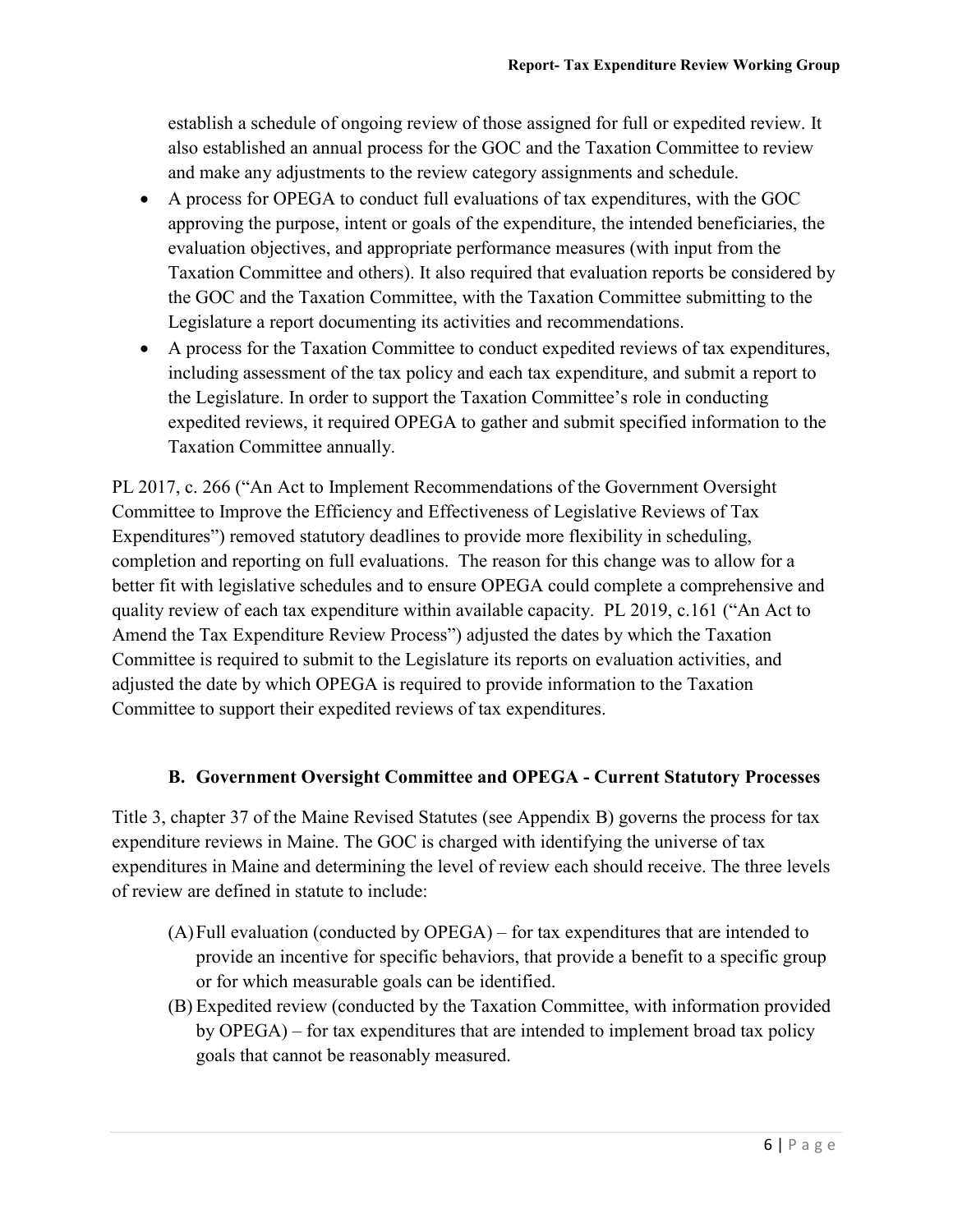(C) No review – for tax expenditures with an impact on state revenue of less than \$50,000 or that otherwise do not warrant either a full evaluation or expedited review.<sup>[6](#page-10-0)</sup>

The GOC, in consultation with the Taxation Committee, annually considers and updates the tax expenditure universe and categorization of expenditures, and sets the review schedule.

#### **C. State Agencies with Involvement or Coordinating Roles**

Maine Revenue Services (MRS) administers through the tax filing process many of the tax expenditures that are subject to Legislative review under the OPEGA statutes. As a result, MRS is required to coordinate with OPEGA in the full evaluations of tax expenditures as both an administrator of tax expenditures and as a source of data for the evaluations. MRS also produces the Maine State Tax Expenditure Report (MSTER) on a biennial basis, combining requirements under 5 MRSA§1664 and 36 MRSA §199-B, to provide estimated loss of revenue for tax expenditures and to provide a description of the purpose and background of the tax expenditures as well as their intended beneficiaries. OPEGA relies in part upon MRS' MSTER in compiling information it is required to submit to the Taxation Committee for that Committee's completion of the expedited reviews.

The Department of Economic and Community Development is also engaged with OPEGA in the course of full evaluations of tax expenditures related to economic development. Separately, the DECD has its own responsibilities with regard to tax expenditures that are economic development incentives.<sup>[7](#page-10-1)</sup> First, under 5 MRSA  $\S 13070$ -O DECD is required to submit to the TAX committee an analysis of legislation containing economic development proposals.<sup>[8](#page-10-2)</sup> Second, under 5 MRSA §13070-P, DECD is required to submit to the Governor and the Legislature every four years beginning in February 2021 a report that includes a "comprehensive evaluation of state economic development investments."[9](#page-10-3) DECD is required to contract with an independent third-party entity to conduct the evaluation.

<span id="page-10-0"></span><sup>&</sup>lt;sup>6</sup> Although the statute does not specify, it is assumed that the \$50,000 threshold is meant to apply to average annual impact of the tax expenditure.

<span id="page-10-1"></span><sup>7</sup> "Economic development investment is defined to include "…commitments of state funds, dedicated revenue funds and tax expenditures as defined by [section 1666](https://legislature.maine.gov/legis/statutes/5/title5sec1666.html) for research and development activities and economic development incentive programs. " 30-A MRSA §13070-J.1.D-1. (Underlining added)

<span id="page-10-2"></span><sup>8</sup> "Economic development proposal is defined as:

<sup>&</sup>quot;E. "Economic development proposal" means proposed legislation that establishes a new program or that expands an existing program that:

<sup>(1)</sup> Is intended to encourage significant business expansion or retention in the State; and

<sup>(2)</sup> Contains a tax expenditure, as defined in [section 1666,](https://legislature.maine.gov/legis/statutes/5/title5sec1666.html) or a budget expenditure with a cost that is estimated to exceed \$100,000 per year. " (Underlining added.)

<span id="page-10-3"></span><sup>&</sup>lt;sup>9</sup> The report due in February 2021 was delayed because entities responding to DECD's RFP exceed the amount available to fund the evaluation. It is understood that DECD will be resoliciting for applicants.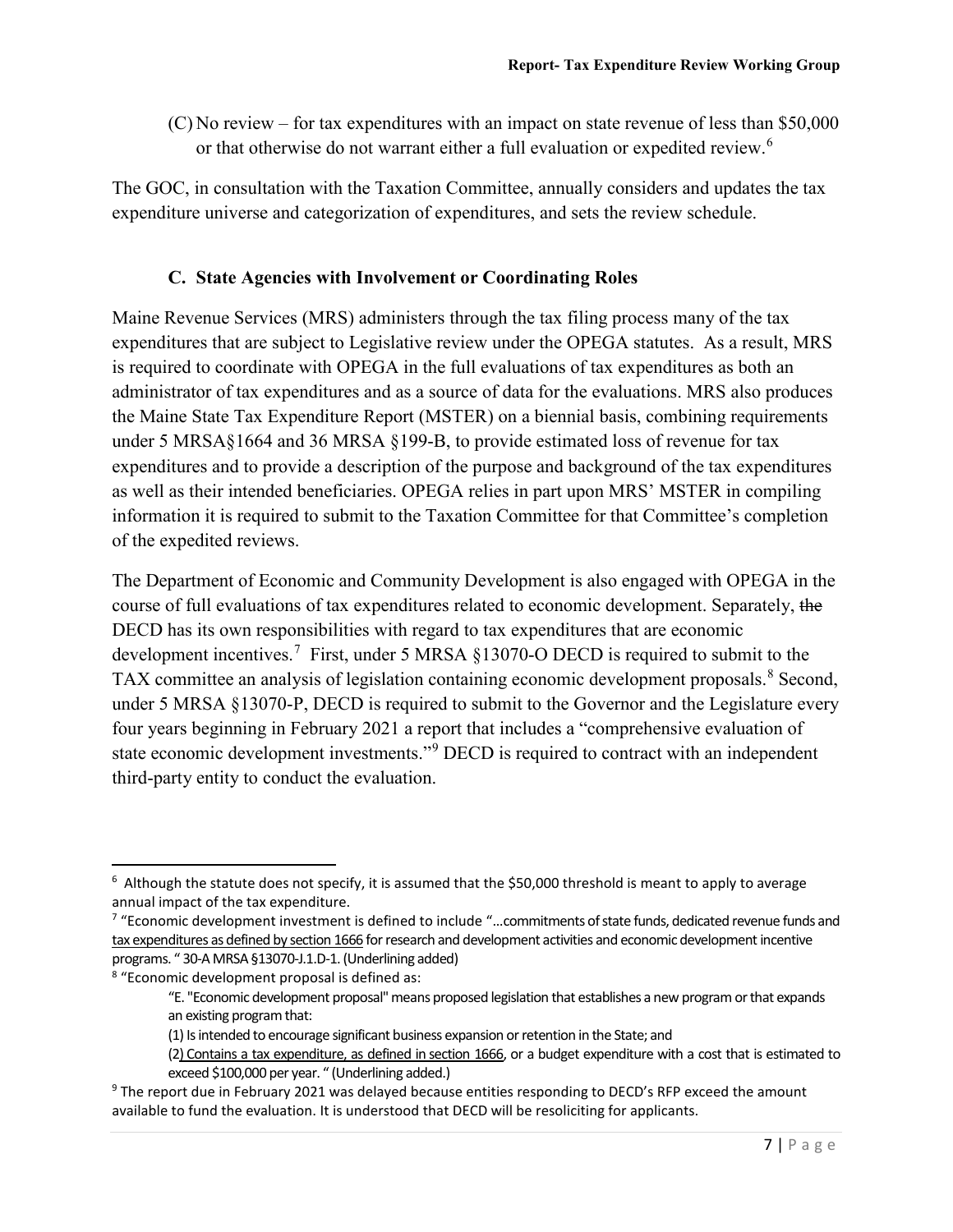# **III. Activities of the Working Group**

The Working Group met four times. It considered the history of the development and implementation of a tax expenditure review process in Maine and also received presentations and testimony from the following:

- The Pew Charitable Trusts, State Fiscal Health Project, on the experience of other states in conducting tax expenditure reviews
- The Office of Program Evaluation and Government Accountability
- The Maine Department of Economic and Community Development
- The Finance Authority of Maine, and
- The Maine Revenue Service.

The Working Group also devoted a portion of one of its meetings to receiving public comment from interested parties. Public comment was received from Maine Equal Justice, the Maine Center for Economic Policy, the Maine State Chamber of Commerce and the Maine Real Estate and Development Association.

## **IV. Recommendations**

Regarding the overall tax expenditure evaluation process, the Working Group heard a number of recurring themes including that the tax expenditure reviews continue to have value for legislative oversight but also that there are challenges for many of the entities involved in the process. The challenges identified include resource demands on legislative committees, legislative staff, and affected agencies; data availability for the tax expenditures being reviewed; and unmet needs for information on tax expenditures during the legislative session. The Working Group makes the following recommendations to address these challenges.

#### **A. Overall Coordination of Legislative Committees in Tax Expenditure Review**

During the course of its deliberations the Working Group concluded that the overall process of tax expenditure review would be enhanced by improving coordination between and engagement of the major joint standing committees with an interest in and responsibilities for tax expenditure reviews and process. The Working Group makes the following recommendations: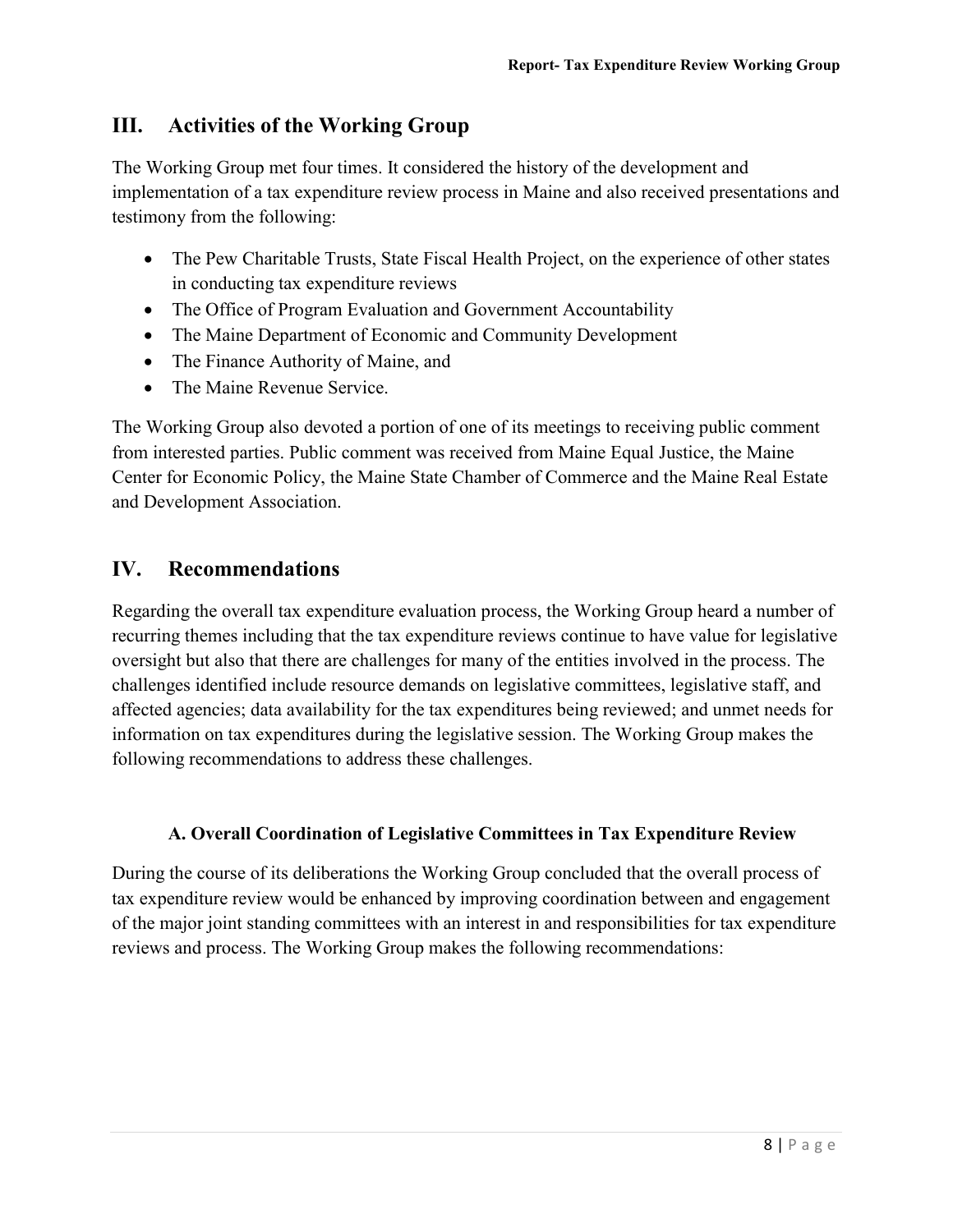- A.1 Amend the composition of the GOC to improve coordination between and engagement of relevant Legislative committees in the tax expenditure review planning and process. Specifically Amend Joint Rule 371 to include among the GOC's 12 members:
	- Two Taxation Committee members.
		- o This will better incorporate the Taxation Committee in planning, monitoring and reviewing tax expenditure evaluations throughout the process.
		- o The two members would include one from the majority party and one from the party having the second highest number of members.
	- One member of Joint Standing Committee on Innovation, Development, Economic Advancement and Business (IDEAB).
		- o This will better incorporate the IDEAB perspective in the review of the many tax expenditures relating to economic development matters.
- A.2 Authorize the Taxation Committee to meet year-round to meet its tax expenditure review responsibilities.
	- This will allow the Taxation committee to complete tax expenditure work during interim periods when the committee is not fully engaged in completing substantial session-related responsibilities.

#### **B. Expedited Review Process**

For the expedited reviews of tax expenditures conducted by the Taxation Committee, the original categorization of expenditures in this category was completed in 2016 and provided for a 6-year cycle to complete the expedited reviews. Under the expedited review process, OPEGA prepares information to support the expedited reviews which are conducted by the Taxation Committee; OPEGA does not perform an evaluation function. After conducting the expedited reviews using the information provided by OPEGA, the Taxation Committee is required to submit a report of its findings to the Legislature.

With its December 2021 submission to Taxation, OPEGA will have provided information for the sixth and final set of expenditures in the expedited review category including information about the tax policy justification for each expenditure; legislative history, intended beneficiaries and estimated fiscal impact. Given the material compiled in the first 6-year cycle and the information available in the biennial Maine Revenue Services' Maine State Tax Expenditure Reports (MSTER), the Working Group concludes that most of the necessary information needed for expedited reviews in the future is available or can be obtained from future editions of the MSTER.

The Working Group suggests the expedited review process continue with the following changes.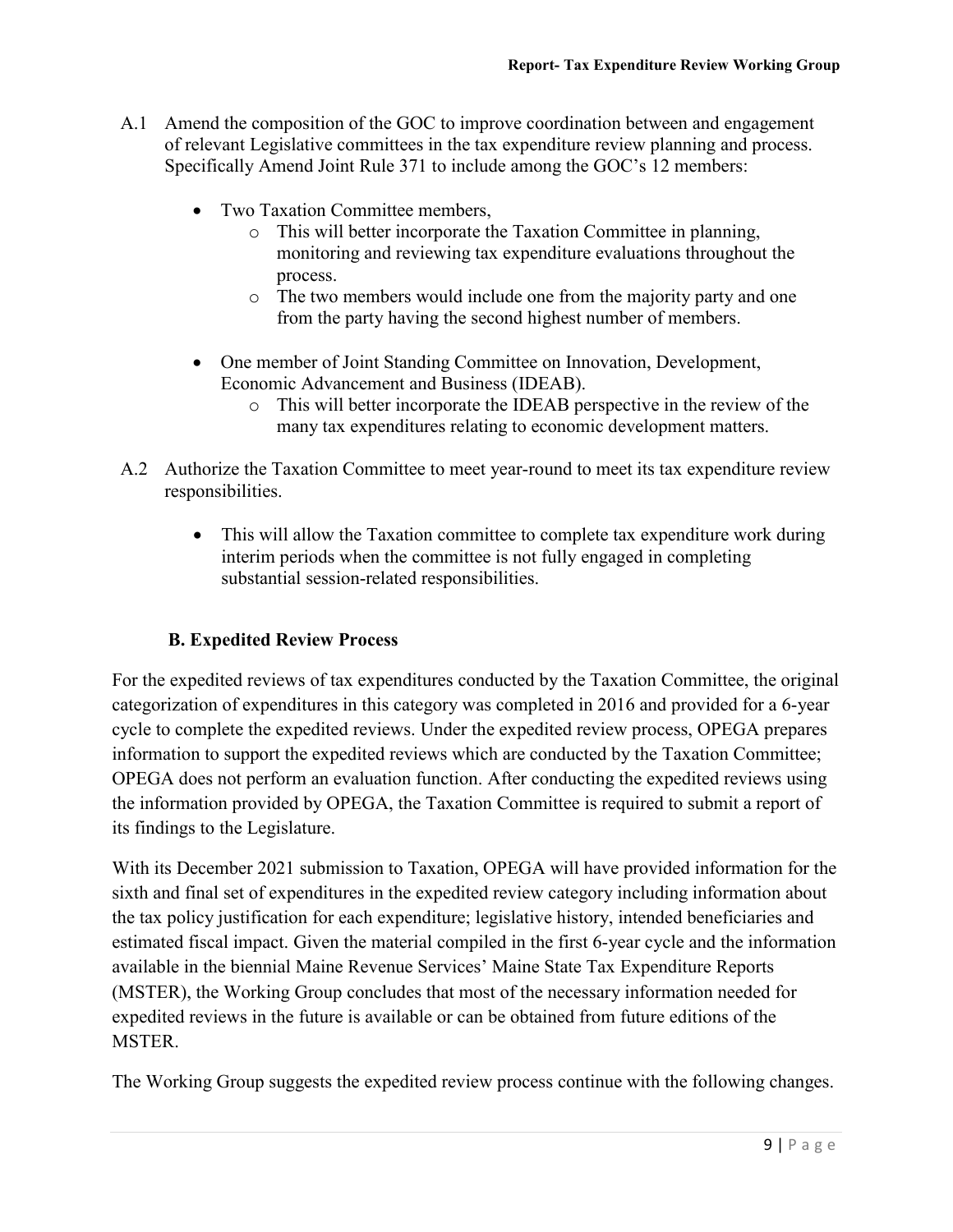- B.1 Continue the 6-year cycle for expedited review conducted by the Taxation Committee using information available from Maine Revenue Services' Maine State Tax Expenditure Reports (MSTER) and OPEGA's annual process to update the categorization of tax expenditures.
	- The Working Group noted that the Taxation Committee is tasked with receiving and considering the MSTER on a biennial basis. Together with OPEGA's annual update to the categorization of tax expenditures, which also identifies new tax expenditures for review, the Taxation Committee should have the information needed to continue the expedited review process on a biennial basis, make a report to the Legislature, and introduce any needed legislation identified as a result of the review.
- B.2 Amend statute to repeal the requirement that OPEGA provide information to the Taxation Committee for the expedited review process under 3 MRSA §1000 sub§2.
	- The Working Group noted that OPEGA's continued provision of information to the Taxation Committee to facilitate expedited reviews would be largely duplicative given information provided in previous OPEGA reports or contained in Maine Revenue Services' biennial MSTER.

#### **C. Full Evaluation Process**

At the outset of each full evaluation, OPEGA provides information to the GOC which, in consultation with the Taxation Committee, identifies the purposes, intent and goals of each full review tax expenditure, the intended beneficiaries of the expenditure and evaluation objectives. OPEGA then completes the evaluation project and submits and presents a final evaluation report to the GOC. After taking public comments and reviewing the report in work session, the GOC votes on endorsement of the report. The report is then submitted to the Taxation Committee which reviews the report and submits a report of its findings to the Legislature. The Taxation Committee is authorized to submit legislation to implement its recommendations.

When tax expenditure review legislation was enacted, the full evaluations were scheduled to be completed on a 6-year cycle, as established for expedited reviews. Soon after the full evaluations began it became clear that that schedule was unrealistic given the scope of the work and available resources. The Legislature considered options and ultimately removed the timetable for review of full evaluations. Instead, current law requires that the GOC and Taxation Committee establish a prioritized schedule of full evaluations (3 MRSA §998(2)).

There are currently 32 tax expenditures on the list of tax expenditures categorized for full review. To date, OPEGA has completed full evaluations of seven tax expenditures in this category. The GOC has reviewed and endorsed the reports on these evaluations and submitted them to the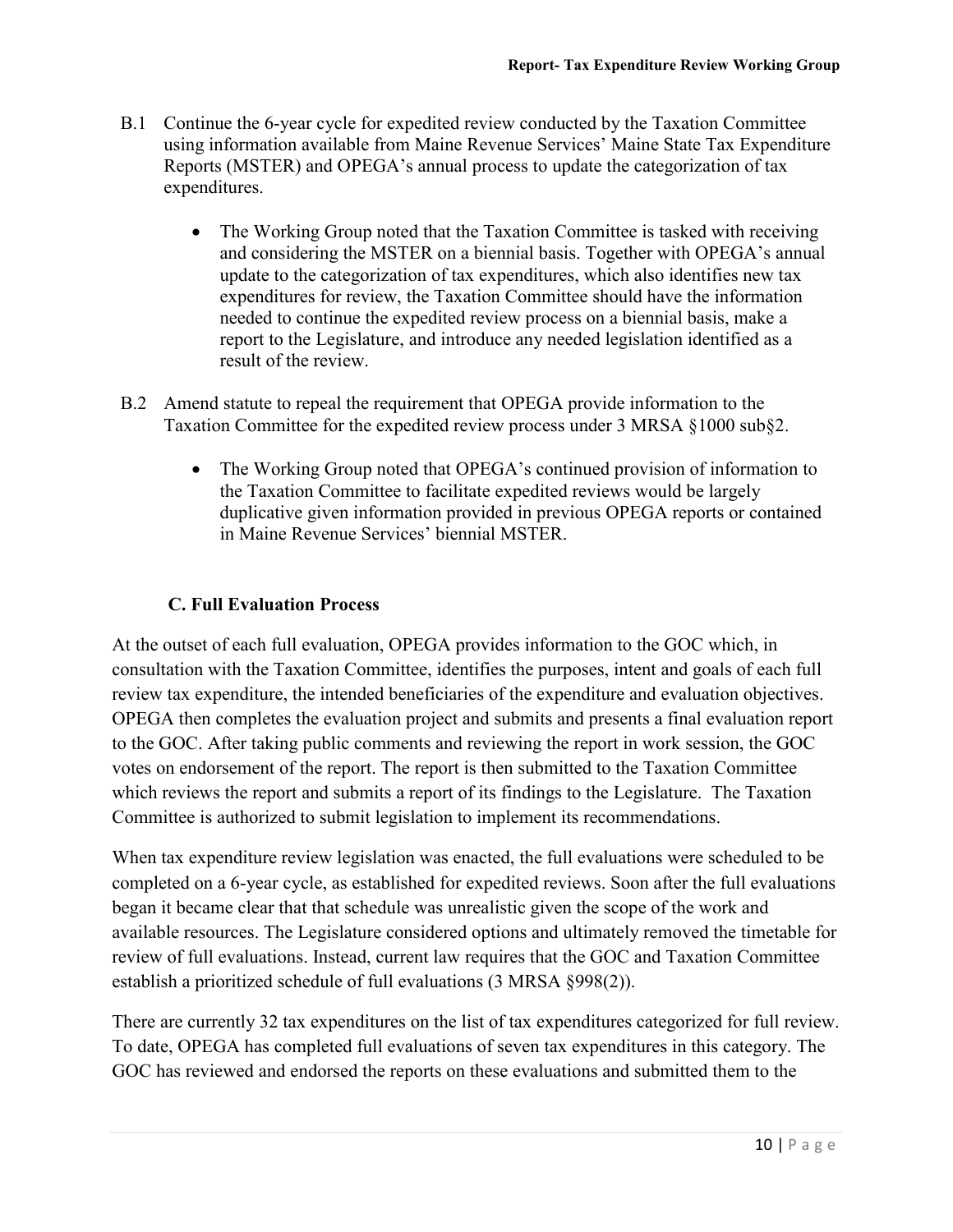Taxation Committee for its review and subsequent reporting to the Legislature.<sup>[10](#page-14-0)</sup> The Taxation Committee has reviewed and submitted its report to the Legislature for three of these evaluations (New Markets Tax Credit, the Pine Tree Development Zone Program, Employment Tax Increment Financing Program) and has four evaluations pending review (Business Equipment Tax Exemption (BETE)/ Business Equipment Tax Reimbursement (BETR) Programs, Maine Capital Investment Credit, Seed Capital Tax Credit).

The Working Group makes the following recommendations regarding full evaluations:

- C.1 Prioritize business incentive tax expenditures for full review ahead of tax expenditures that are directed primarily to individual tax relief in establishing the schedule for full evaluations.
- C.2 Take into consideration statutory sunset dates in prioritizing full evaluations to attempt to complete a full review in time for the Legislature to have the review available in time for its consideration of an extension of the tax expenditure beyond the sunset date.
- C.3 Improve coordination and communication between the committees in the annual review of the schedule for full evaluation pursuant to statute (see also recommendations A.1- A.2)
- C.4 The Director of OPEGA, in consultation with the GOC and the Taxation Committee, should review the current statutes governing full evaluations of tax expenditures and identify and recommend potential changes to the statutory framework to enhance the efficiency and effectiveness of the full evaluation process going forward, with particular attention to: evaluation parameters, and the schedule and pace of full evaluation reports.

#### **D. Preparing Existing Expenditures for Future Evaluation**

There are 23 tax expenditures currently awaiting a full evaluation by OPEGA (two full evaluations are currently in progress). In order for future evaluations to be undertaken with efficiency, the Working Group recommends that work be done to make sure those expenditures waiting for future evaluations are set up to be evaluated.

The Working Group also recognizes that new tax expenditures are likely to be enacted and existing expenditures amended by the Legislature and that there should be a process to ensure new or amended expenditures are set up to facilitate evaluation and legislative oversight.

The Working Group makes the following recommendations regarding preparing existing expenditures for future evaluation:

<span id="page-14-0"></span> <sup>10</sup> One report included 2 tax expenditures, BETR/BETE.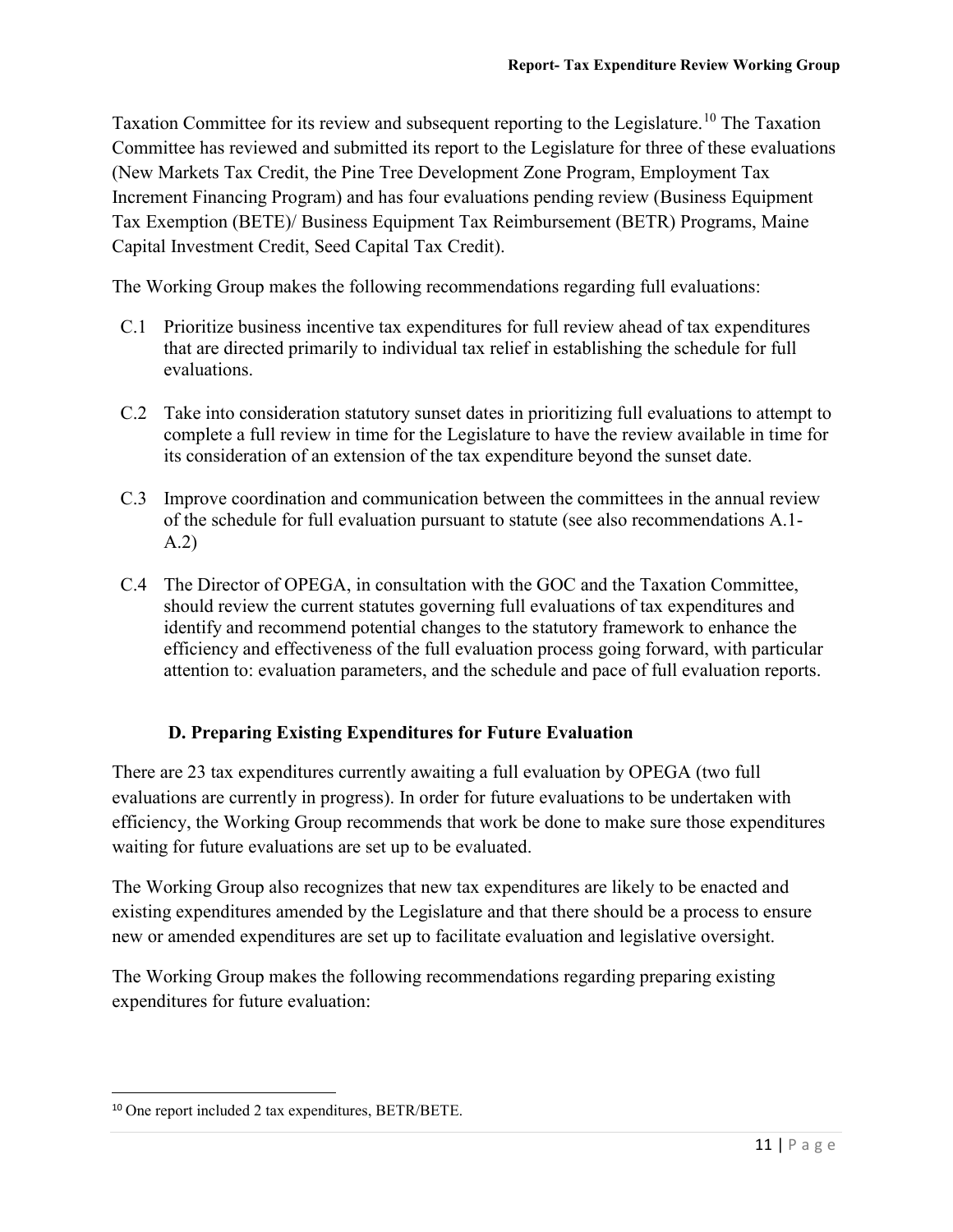D.1 Establish a one-time Legislative task force to meet during the 2022 interim with the primary purpose of reviewing the statutes relating to the tax expenditures categorized for full evaluation to identify whether existing statutes include elements needed for evaluation and recommend changes.

The task force should identify those statutes governing the tax expenditures that do not have language needed for evaluation, including stated legislative purposes, intent or goals, intended outcomes and provisions for data collection and recommend suggested legislation to ensure the information is available going forward. The task force would also examine and make recommendations on data-related evaluation issues including: best practices in other states regarding data sharing processes between evaluation offices and relevant state agencies and develop proposals for improvements; and standardized processes and formats for collecting and reporting data related to tax expenditures and recipients by relevant state agencies.

The task force would include members of the GOC, the Taxation Committee and the IDEAB Committee. Staffing would be provided by the Legislative Council.

- D.2 Establish a process under which the Taxation Committee would review proposed legislation, including bills referred to other policy committees to:
	- a. Identify if the proposed or amended tax expenditure is likely to receive a full evaluation, and
	- b. If so, identify whether the legislation includes elements needed for full evaluation, including policy goals, intended outcomes and provisions for data collection.

The goal of this process would be to ensure that new or amended tax expenditure legislation includes provisions to facilitate evaluation of the tax expenditure. This process should be based on processes currently in place in either statute for public records exceptions or by Joint Rule for legislation relating to funding under the Fund for a Healthy Maine, judicial proceedings priorities and criminal penalties.<sup>[11](#page-15-0)</sup> The Taxation Committee would be authorized to consult with OPEGA as needed.

#### **E. Limited Analysis Projects**

A review of the current tax expenditure review process has identified a need by the Taxation Committee for information as it reviews legislation amending existing tax expenditures, which must be considered during a legislative session when those tax expenditures have not yet been evaluated or are in the early stages of evaluation. It has been a challenge for the Taxation Committee to obtain relevant information and analysis in a timeframe responsive to legislative

<span id="page-15-0"></span><sup>&</sup>lt;sup>11</sup> Public records exceptions, 1 MRSA §434; Fund for a Healthy Maine funding, Joint Rule 317; judicial proceedings priorities, Joint Rule 318; Criminal penalties, Joint Rule 319.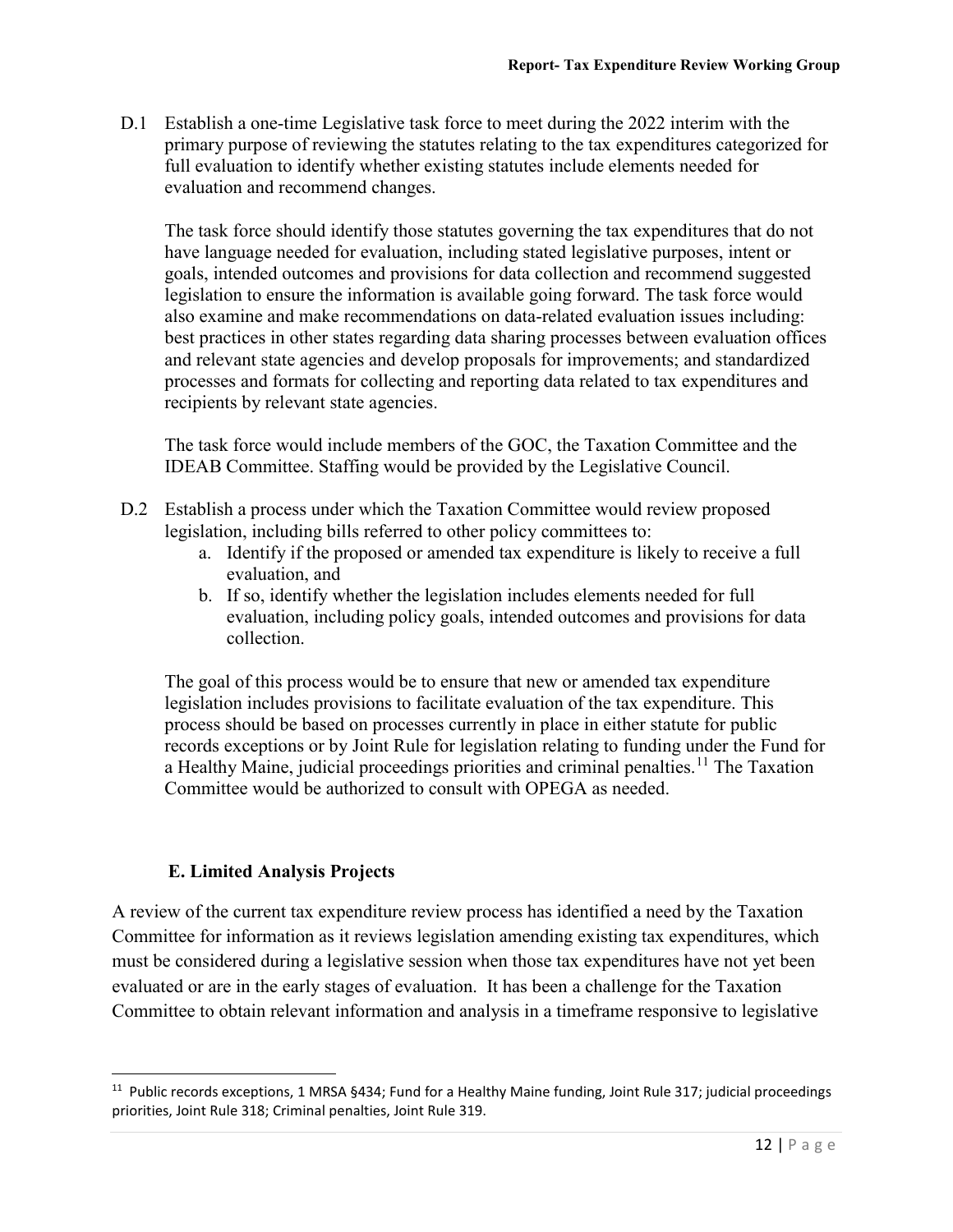needs during sessions and outside of the regular tax expenditure review process. To address that challenge, the Working Group makes the following recommendation:

E.1 Authorize the Taxation Committee to request two tax expenditure "limited analysis projects" per year based on existing data and information to be completed by OPEGA for the purpose of providing additional research and analytical support to the Taxation Committee in its consideration of tax expenditure legislation before the committee.

OPEGA's completion of the limited analysis projects would be subject to GOC approval. A limited analysis project would be completed within 30 days of approval.

#### **F. Enhancements to Maine State Tax Expenditure Review to Facilitate Evaluation**

Maine Revenue Services is currently required to submit a report regarding tax expenditures (MSTER) to the Taxation Committee biennially.<sup>[12](#page-16-0)</sup> To facilitate the review of tax expenditures by the Legislature, the Working Group recommends the following changes to that report:

F.1 Amend the MRS tax expenditure reporting requirements to require that the biennial Maine State Tax Expenditure Report (MSTER) provide six years of forgone revenue for each tax expenditure (actual figures for the previous four years and two years of projections for the biennium in which the report is submitted).

The MSTER biennial report currently required by statute is intended to provide basic information to the Taxation Committee including a summary of each tax expenditure, a description of the purpose, background and groups likely to benefit, an estimate of the cost, issues that need consideration by the Legislature any recommendation to amend, repeal or replace the tax expenditure.<sup>[13](#page-16-1)</sup> MRS tax expenditure information is also required to be submitted by the Governor to the Legislature as part of the biennial budget submission. $14$ 

F.2 Enhance the information provided by Maine Revenue Services in the MSTER to include, to the extent possible, the estimated "take-up rate" (participation rate) for tax expenditures relating to the economic security of low-income people and other economic assistance to individual taxpayers (e.g. the Property Tax Fairness Credit, the Sales Tax Fairness Credit, the Earned Income Credit, the Credit for Educational Opportunity).

The Working Group notes that public testimony indicated concerns that the availability of the tax credits described above may not be well understood among eligible populations. The Working Group believes that it is important to have reliable data with regard to participation in these tax credits intended in order to address these concerns.

<span id="page-16-0"></span><sup>&</sup>lt;sup>12</sup> 36 MRSA §199-B. This report is sometimes referred to as the "red book."

<span id="page-16-1"></span><sup>13</sup> 36 MRSA §199-B

<span id="page-16-2"></span><sup>14</sup> 5 MRSA §1666.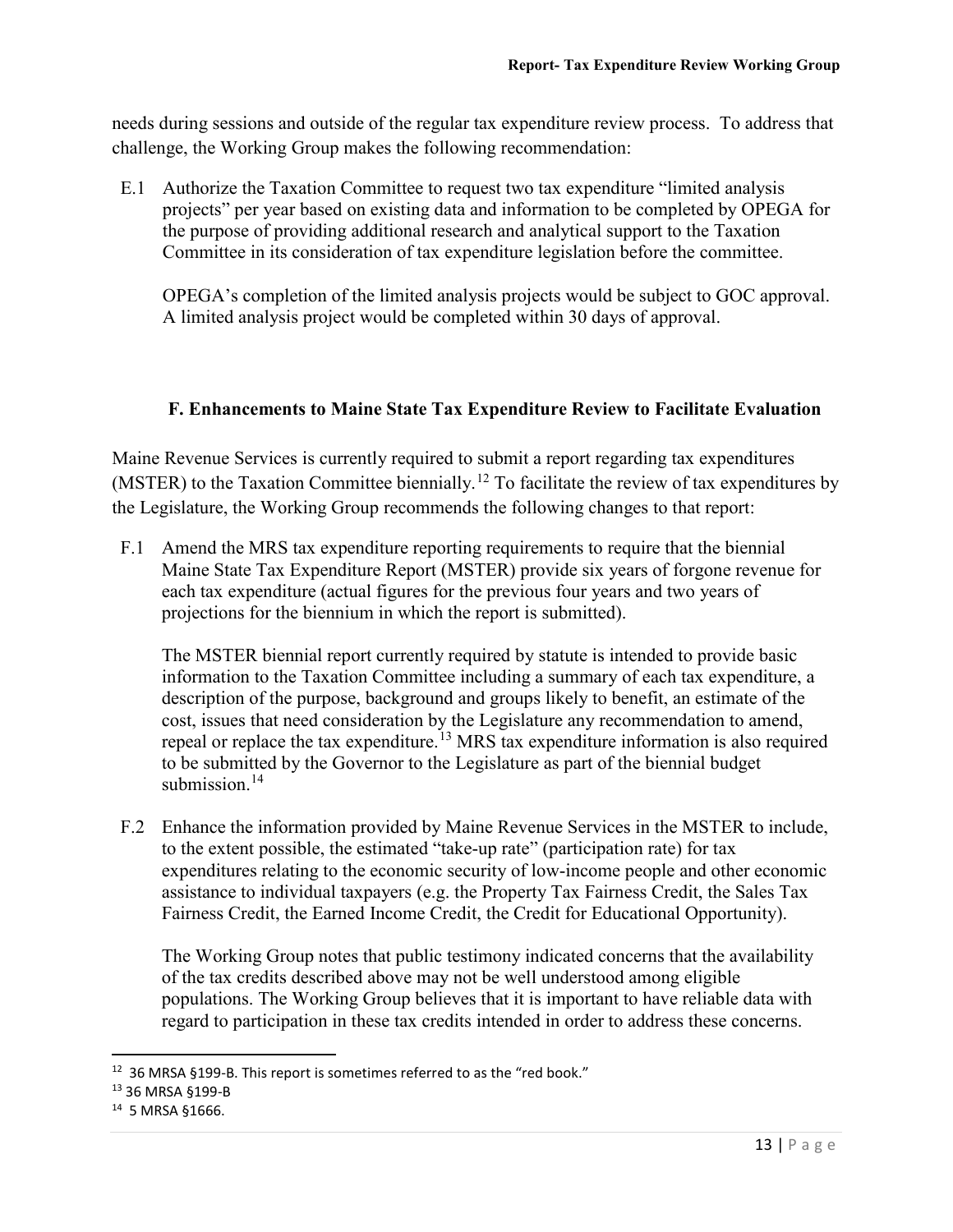#### **G. Staff Resources**

The recommendations of the Working Group could expand significantly the amount of tax expenditure work required of OPEGA staff. For example, OPEGA's role could expand to include completing two "limited analysis projects" annually to the Taxation Committee during Legislative sessions, providing staff support for the review of existing and newly proposed tax expenditure statutes to align them with evaluation needs, and other needs emerging from the recommendations of this group.

The Working Group makes the following recommendations regarding staff resources:

G.1 Provide at least one additional full-time staff position to OPEGA, with the appropriate number of additional positions to be determined based on any actions taken as a result of this report.

The GOC should be authorized to submit legislation to provide for additional staff resources. The OPEGA Director should identify to the GOC the additional staff resources needed.

G.2 Consider whether additional staffing is required by the Taxation Committee based on how recommendations of the Working Group are implemented, particularly recommendations A-2, B-2 and D-2.

The Taxation Committee is currently staffed by one committee analyst in OFPR. It is also supported by one fiscal analyst who is responsible for preparing fiscal analysis for most taxation legislation as well as fiscal analysis for several other policy areas.

#### **H. Relationship to DECD Evaluation Responsibilities**

The Department of Economic and Community Development has evaluation responsibility with regard to tax expenditures that are economic development investments outside of the legislative tax expenditure evaluation process. Under 5 MRSA c. 383, subchapter 2, Article 6 DECD is assigned two responsibilities with regard to tax expenditures related to economic development.

• Under 5 MRSA §13070-O DECD is required to review each "economic development" proposal" and report to the Taxation Committee the extent to which the proposal: meets statutorily specified requirements regarding the objective of the proposal; provides a method for measuring the success of eligible businesses in meeting those goals; and includes a 10-year projected estimate of the cost to the State of the proposal and penalties for businesses that do not meet the statutory goals. This language was originally enacted in 2000; however, it appears that potential ambiguities in the statute have resulted in no reports having been submitted by DECD under this section.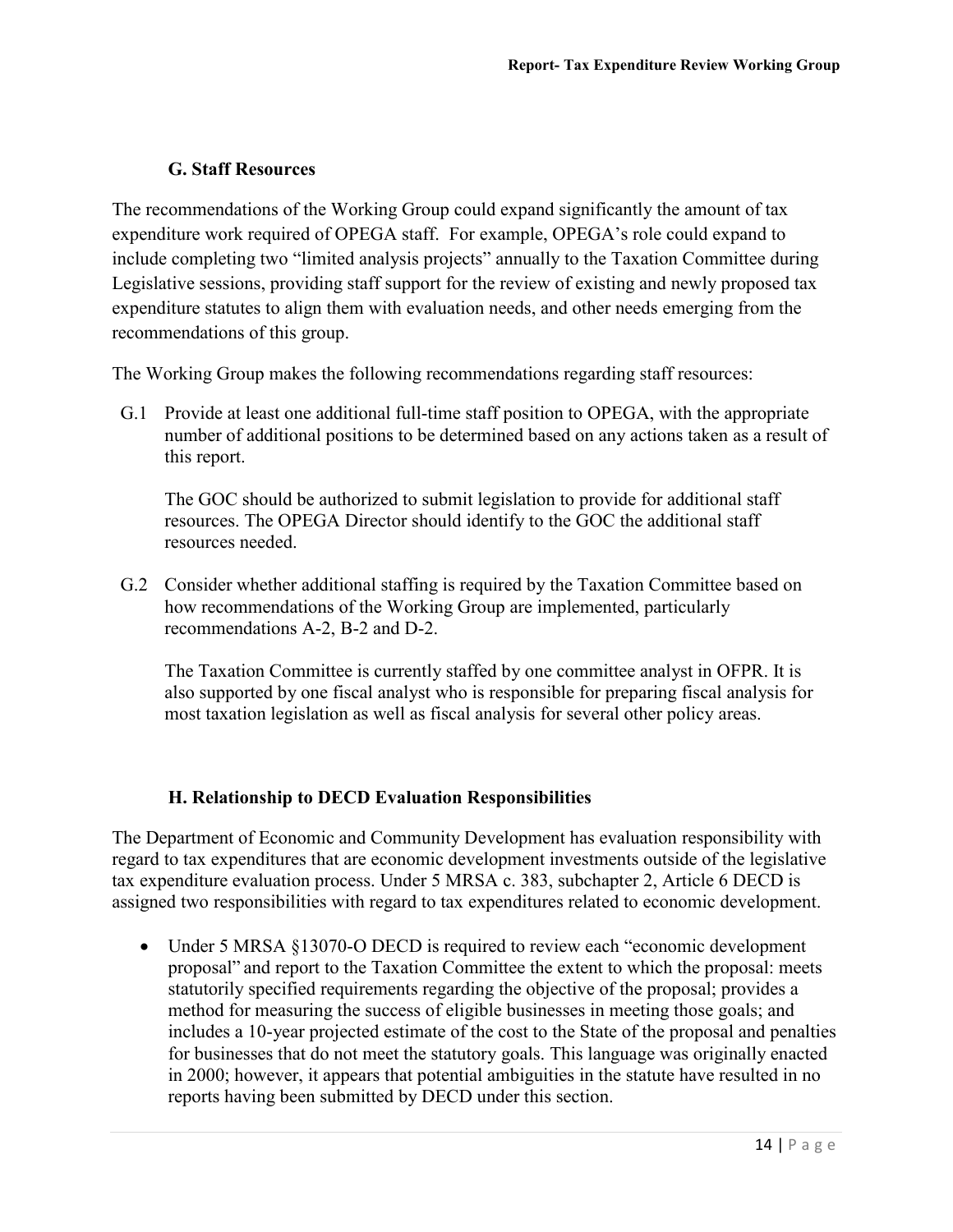• Under 5 MRSA §13070-P, DECD is required to submit to the Governor and the Legislature every four years, beginning in February 2021, a report that includes a "comprehensive evaluation of state economic development investments.[15](#page-18-0) DECD is required to contract with an independent third-party entity to conduct the evaluation.

The Working Group makes the following suggestions for consideration by the IDEAB committee as the policy committee with Legislative oversight of DECD:

H.1 Refer for consideration by the IDEAB Committee the possible repeal of 5 MRSA §13070-O regarding DECD analysis of legislation containing economic development proposals.

The Working Group believes that the purposes of 5 MRSA §13070-O would be better met through the recommendations of this group (outlined under recommendation D.2) to set up a legislative process to ensure that legislation to establish or amend a tax expenditure contains provisions to facilitate the subsequent review of those tax expenditures.

H.2 Refer for consideration by the IDEAB Committee the possible amendment of 5 MRSA §13070-P, the independent third-party review every four years of all economic development incentives, to include an emphasis from a macro perspective of the State's economic incentives and their interactions and relationships.

While OPEGA's reviews offer an independent evaluation of individual tax expenditures, they are not designed to provide a comprehensive picture of how tax expenditures interact and work together in the State. The Working Group suggests that the process under 5 MRSA §13070-P could be amended to emphasize that perspective, but understands that this report is under the jurisdiction of the IDEAB report and provides a different type of evaluation from the GOC/TAX review.

<span id="page-18-0"></span><sup>&</sup>lt;sup>15</sup> The report due in February 2021 was delayed because entities responding to DECD's RFP exceeded the amount available to fund the evaluation. It is understood that DECD will be resoliciting for applicants.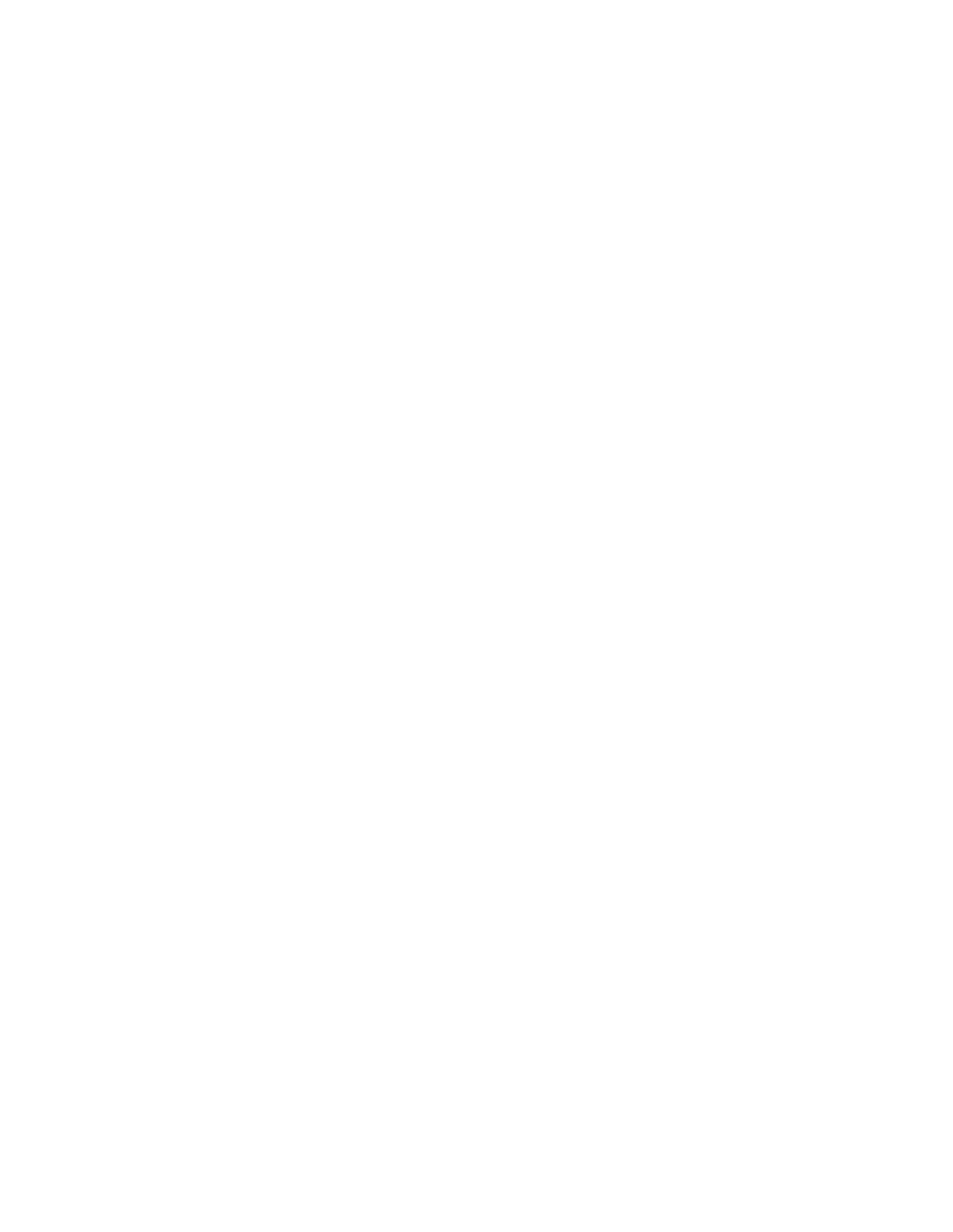**Appendix A**

#### **Joint Study Order, To Create a Working Group To Review the Process for Ongoing Review of Tax Expenditures by the Legislature**

#### **STATE OF MAINE**

**\_\_\_\_\_**

**In Senate\_\_\_\_\_\_\_\_\_\_**

**ORDERED,** the House concurring, that the Working Group To Review the Process for Ongoing Review of Tax Expenditures by the Legislature is established as follows.

**1. Working Group To Review the Process for Ongoing Review of Tax Expenditures by the Legislature established.** The Working Group To Review the Process for Ongoing Review of Tax Expenditures by the Legislature, referred to in this order as "the working group," is established.

**2. Membership.** The working group consists of 8 members appointed as follows:

A. Four members of the Senate appointed by the President of the Senate, including members from each of the 2 parties holding the largest number of seats in the Legislature. Of these 4 members, 2 members must be members of the Government Oversight Committee and 2 members must be members of the Joint Standing Committee on Taxation; and

B. Four members of the House of Representatives appointed by the Speaker of the House, including members from each of the 2 parties holding the largest number of seats in the Legislature. Of these 4 members, 2 members must be members of the Government Oversight Committee and 2 members must be members of the Joint Standing Committee on Taxation.

**3. Working group chairs.** The first-named Senator is the Senate chair of the working group and the first-named member of the House is the House chair of the working group.

**4. Appointments; convening of working group.** All appointments must be made no later than 30 days following passage of this order. The appointing authorities shall notify the Executive Director of the Legislative Council once all appointments have been made. When the appointment of all members has been completed, the chairs of the working group shall call and convene the first meeting of the working group. If 30 days or more after the passage of this order a majority of but not all appointments have been made, the chairs may request authority and the Legislative Council may grant authority for the working group to meet and conduct its business.

**5. Duties.** The working group shall examine and make recommendations regarding the process for the ongoing review of tax expenditures by the Legislature. In its work, the working group shall consider:

A. The provisions of the Maine Revised Statutes under Title 3 and Title 36 governing tax expenditure reviews;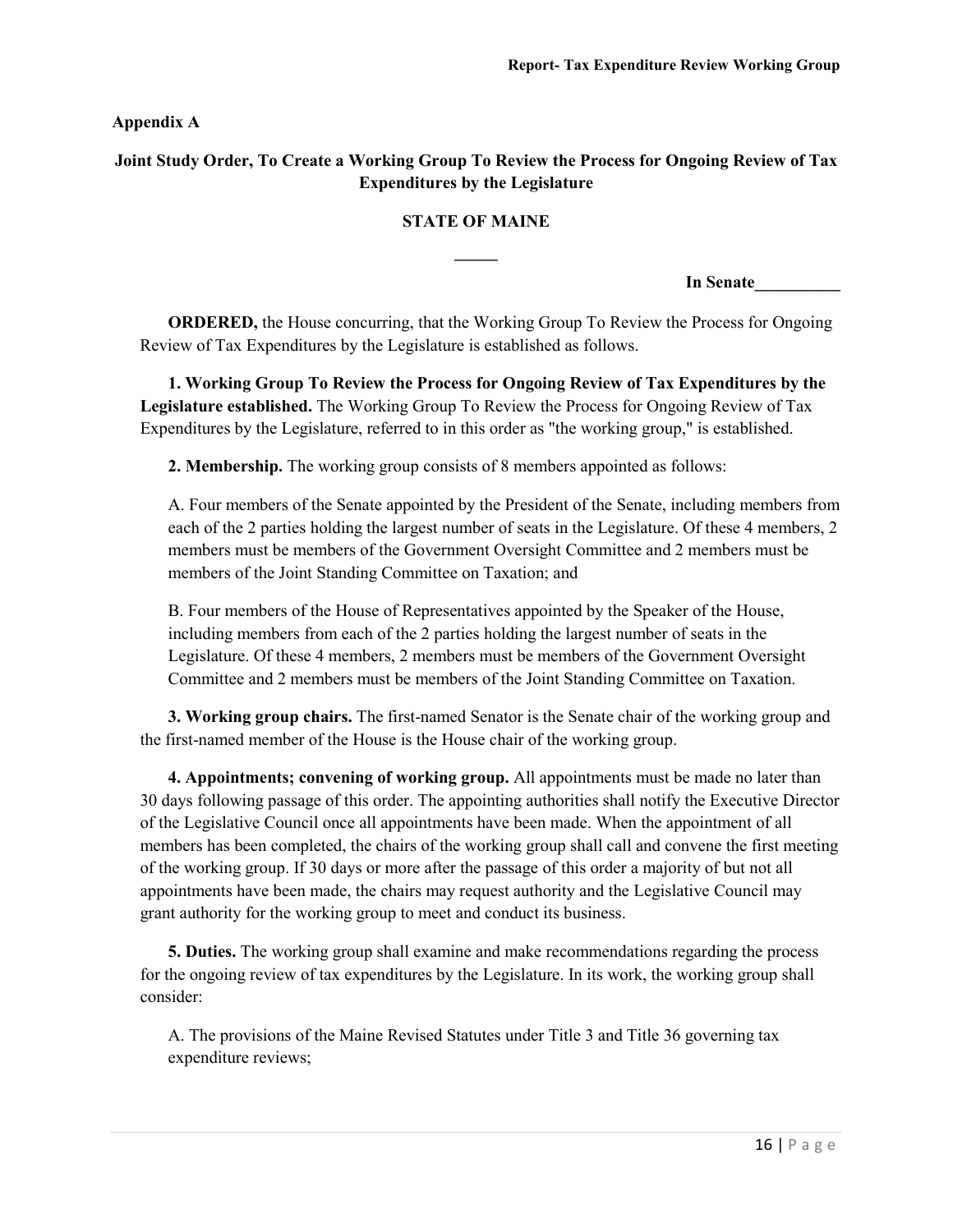B. The experiences of key entities involved in tax expenditure reviews under the Maine Revised Statutes, Title 3 since 2015, including the Government Oversight Committee, the Office of Program Evaluation and Government Accountability, the Joint Standing Committee on Taxation and the Department of Administrative and Financial Services, Bureau of Revenue Services;

C. Tax expenditure review policies, approaches and processes in other states; and

D. Input from stakeholders engaged in the administration of tax expenditures, including but not limited to the Department of Administrative and Financial Services, Bureau of Revenue Services, the Department of Economic and Community Development and other state agencies.

The working group shall make recommendations, including any appropriate changes to the Maine Revised Statutes, for improvements to the tax expenditure review process to ensure it meets the needs of the Legislature for oversight, evaluation and improvement of tax expenditure policies for the State.

**6. Staff assistance.** The Legislative Council shall provide necessary staffing services to the working group, except that the Legislative Council staff support is not authorized when the Legislature is in regular or special session.

**7. Report.** No later than December 1, 2021, the working group shall submit a report that includes its findings and recommendations, including suggested legislation, to the Second Regular Session of the 130th Legislature.

**SPONSORED BY: \_\_\_\_\_\_\_\_\_\_\_\_\_\_\_\_\_\_\_\_\_\_\_\_\_\_\_\_\_\_\_\_\_\_\_**

**(Senator LIBBY, N.) COUNTY: Androscoggin**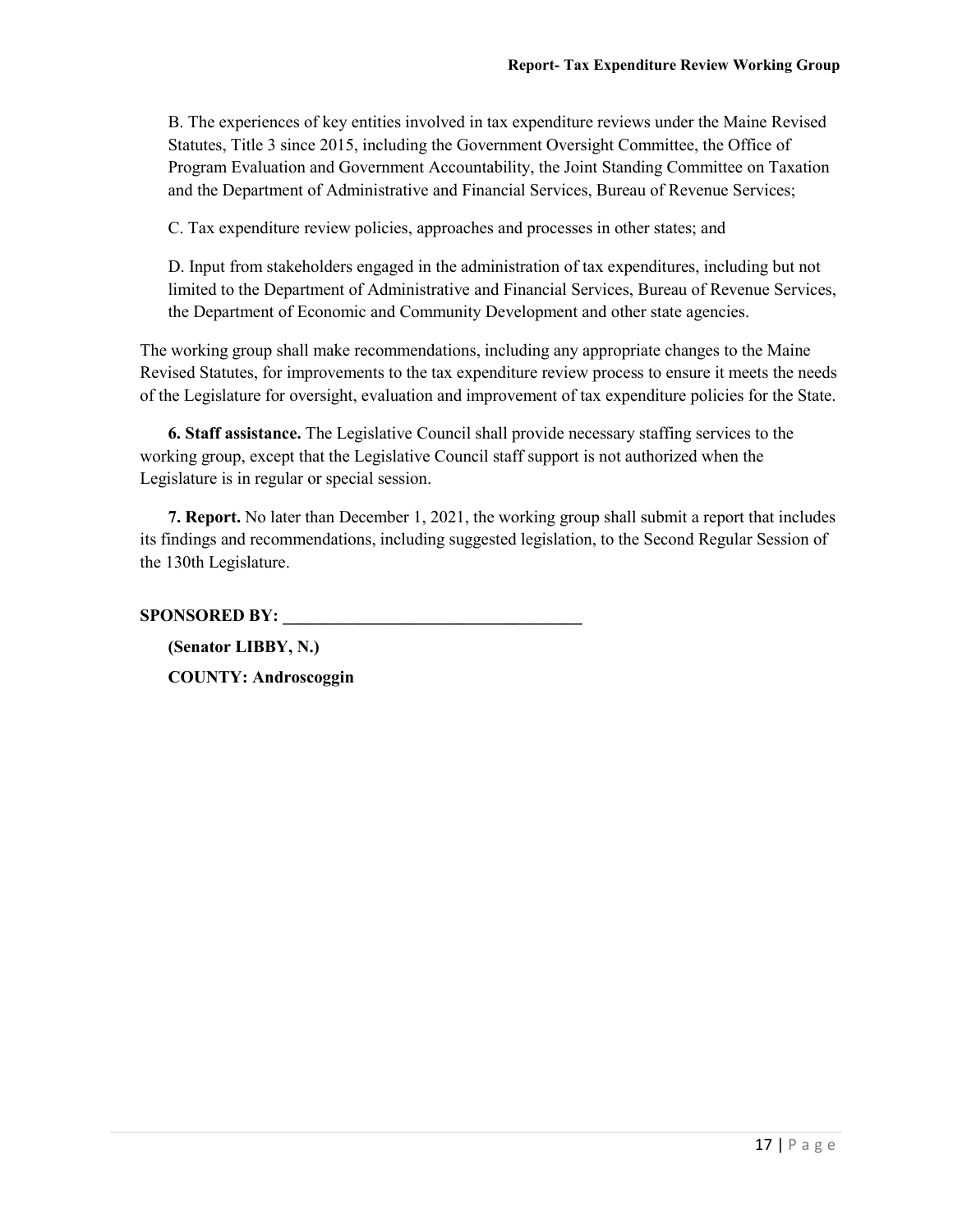#### **Appendix B**

#### **3 MRSA §998- §1001**

#### **§998. Process for review of tax expenditures**

**1. Assignment of review categories.** By October 1, 2015, the committee, in consultation with the policy committee, shall assign each tax expenditure to one of the following review categories:

A. Full evaluation for tax expenditures that are intended to provide an incentive for specific behaviors, that provide a benefit to a specific group of beneficiaries or for which measurable goals can be identified;

B. Expedited review for tax expenditures that are intended to implement broad tax policy goals that cannot be reasonably measured; and

C. No review for tax expenditures with an impact on state revenue of less than \$50,000 or that otherwise do not warrant either a full evaluation or expedited review.

**2. Schedule.** The committee, in consultation with the policy committee, shall establish a prioritized schedule of ongoing review of the tax expenditures assigned to the full evaluation and expedited review categories pursuant to subsection 1, paragraphs A and B. To the extent practicable, the committee shall group the review of tax expenditures with similar goals together.

**3. Annual review of assignments and schedule.** By October 1st of each year, beginning in 2016, the committee, in consultation with the policy committee, shall review and make any necessary adjustments to the review category assignments and schedule pursuant to subsections 1 and 2, including adjustments needed to incorporate tax expenditures enacted, amended or repealed during the preceding year.

**4. Office responsibilities.** The office shall maintain a current record of the review category assignments and the schedule under this section. SECTION HISTORY: PL 2015, c. 344, §4 (NEW). PL 2017, c. 266, §1 (AMD).

**§999. Full evaluation of tax expenditures**

**1. Evaluation process.** Beginning January 1, 2016, the office shall evaluate each tax expenditure identified under section 998, subsection 1, paragraph A in accordance with the schedule established in section 998, subsection 2.

A. Prior to the beginning of each evaluation, the committee, after consideration of recommendations from the office, shall approve the following for each tax expenditure subject to full evaluation:

(1) The purposes, intent or goals of the tax expenditure, as informed by original legislative intent as well as subsequent legislative and policy developments and changes in the state economy and fiscal condition;

(2) The intended beneficiaries of the tax expenditure;

(3) The evaluation objectives, which may include an assessment of:

(a) The fiscal impact of the tax expenditure, including past and estimated future impacts;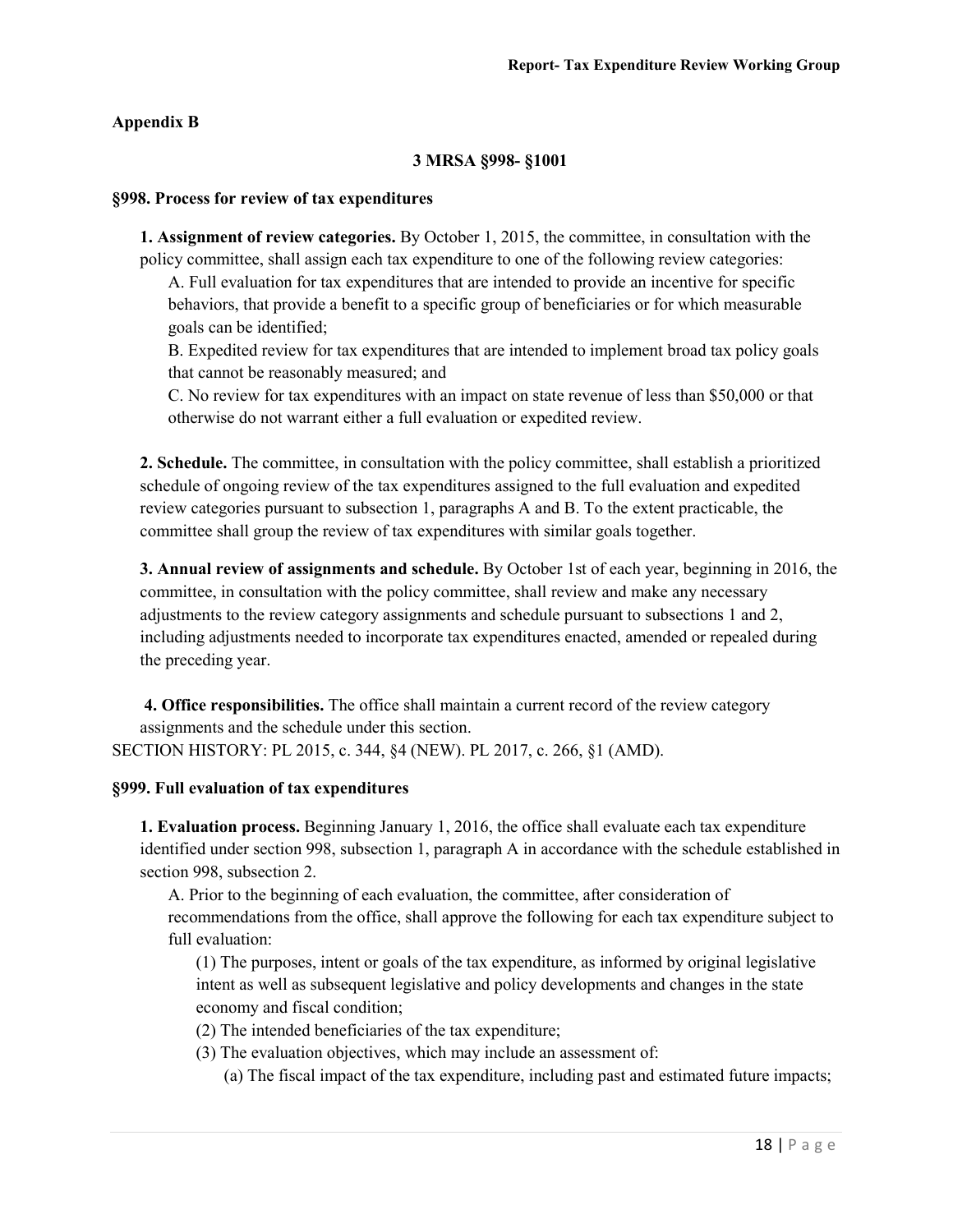(b) The extent to which the design of the tax expenditure is effective in accomplishing the tax expenditure's purposes, intent or goals and consistent with best practices;

(c) The extent to which the tax expenditure is achieving its purposes, intent or goals, taking into consideration the economic context, market conditions and indirect benefits;

(d) The extent to which those actually benefiting from the tax expenditure are the intended beneficiaries;

(e) The extent to which it is likely that the desired behavior might have occurred without the tax expenditure, taking into consideration similar tax expenditures offered by other states;

(f) The extent to which the State's administration of the tax expenditure, including enforcement efforts, is efficient and effective;

(g) The extent to which there are other state or federal tax expenditures, direct expenditures or other programs that have similar purposes, intent or goals as the tax expenditure, and the extent to which such similar initiatives are coordinated, complementary or duplicative;

(h) The extent to which the tax expenditure is a cost-effective use of resources compared to other options for using the same resources or addressing the same purposes, intent or goals; and

(i) Any opportunities to improve the effectiveness of the tax expenditure in meeting its purposes, intent or goals; and

(4) The performance measures appropriate for analyzing the evaluation objectives.

Performance measures must be clear and relevant to the specific tax expenditure and the approved evaluation objectives.

B. Before final approval pursuant to paragraph A, the committee shall seek and consider input from the policy committee and stakeholders and may seek input from experts.

**2. Action by office; report.** The office shall submit a report on the results of each evaluation to the committee and the policy committee. The office shall seek stakeholder input as part of the report. For each tax expenditure evaluated, the report must include conclusions regarding the extent to which the tax expenditure is meeting its purposes, intent or goals and may include recommendations for continuation or repeal of the tax expenditure or modification of the tax expenditure to improve its performance.

**3. Action by committee.** The committee shall review the report submitted by the office under subsection 2, assess the report's objectivity and credibility and vote whether to endorse the report. The committee shall submit a record of the vote on any reports submitted by the office and any comments of or actions recommended by the committee to the policy committee for its review and consideration.

**4. Action by policy committee.** The policy committee shall review the results of the tax expenditure evaluations and of the committee's review based on materials submitted under subsections 2 and 3. The policy committee shall submit to the Legislature by the later of 90 days after receipt of materials submitted under subsections 2 and 3 and the adjournment sine die of the regular session during which the materials were received, if applicable, a report documenting its activities under this chapter and any recommendations resulting from its review of the materials submitted under subsections 2 and 3.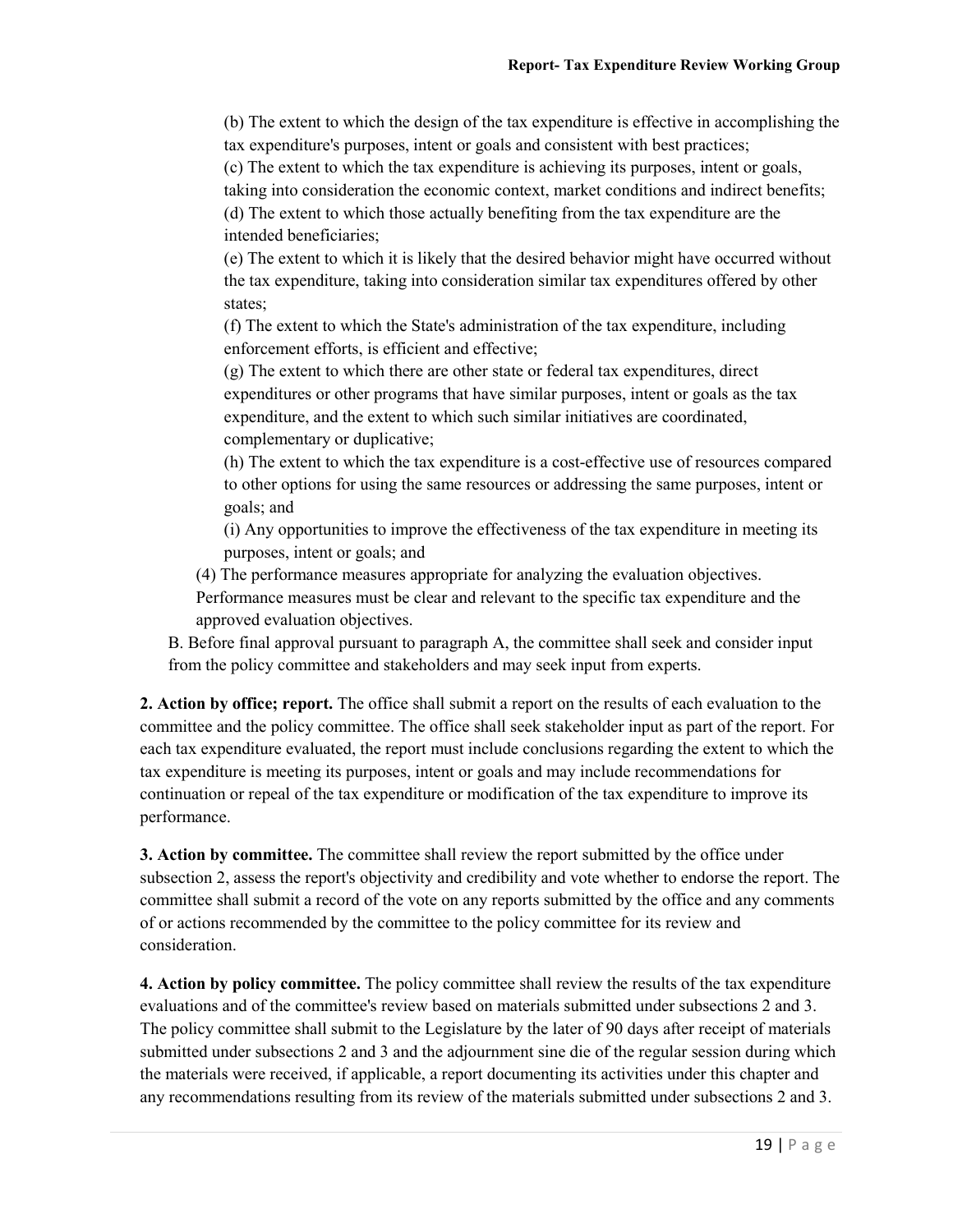The policy committee may submit a bill to the Legislature to implement the policy committee's recommendations.

SECTION HISTORY: PL 2015, c. 344, §4 (NEW). PL 2017, c. 266, §§2, 3 (AMD). PL 2019, c. 161, §1 (AMD).

#### **§1000. Expedited review of tax expenditures**

**1. Expedited review process.** Beginning July 1, 2016, the policy committee shall conduct expedited reviews of tax expenditures and the associated tax policies identified under section 998, subsection 1, paragraph B, in accordance with the schedule established in section 998, subsection 2.

A. For each tax policy subject to review, the policy committee shall assess the continued relevance of, or need for adjustments to, the policy, considering:

(1) The reasons the tax policy was adopted;

(2) The extent to which the reasons for the adoption still remain or whether the tax policy should be reconsidered;

(3) The extent to which the tax policy is consistent or inconsistent with other state goals; and

(4) The fiscal impact of the tax policy, including past and estimated future impacts.

B. For each tax expenditure related to the tax policy under review, the policy committee shall assess the continued relevance of, or need for adjustments to, the expenditure, considering:

(1) The fiscal impact of the tax expenditure, including past and estimated future impacts;

(2) The administrative costs and burdens associated with the tax expenditure;

(3) The extent to which the tax expenditure is consistent with the broad tax policy and with the other tax expenditures established in connection with the policy;

(4) The extent to which the design of the tax expenditure is effective in accomplishing its tax policy purpose;

(5) The extent to which there are adequate mechanisms, including enforcement efforts, to ensure that only intended beneficiaries are receiving benefits and that beneficiaries are compliant with any requirements;

(6) The extent to which the reasons for establishing the tax expenditure remain or whether the need for it should be reconsidered; and

(7) Any other reasons to discontinue or amend the tax expenditure.

**2. Action by the office.** By July 1st in 2016 to 2018 and by December 15th of each year beginning in 2019 the office shall collect, prepare and submit to the policy committee the following information to support the expedited reviews under subsection 1:

A. A description of the tax policy under review;

B. Summary information on each tax expenditure associated with the tax policy under review, including:

(1) A description of the tax expenditure and the mechanism through which the tax benefit is distributed;

(2) The intended beneficiaries of the tax expenditure; and

(3) A legislative history of the tax expenditure; and

C. The fiscal impact of the tax policy and each related tax expenditure, including past and estimated future impacts.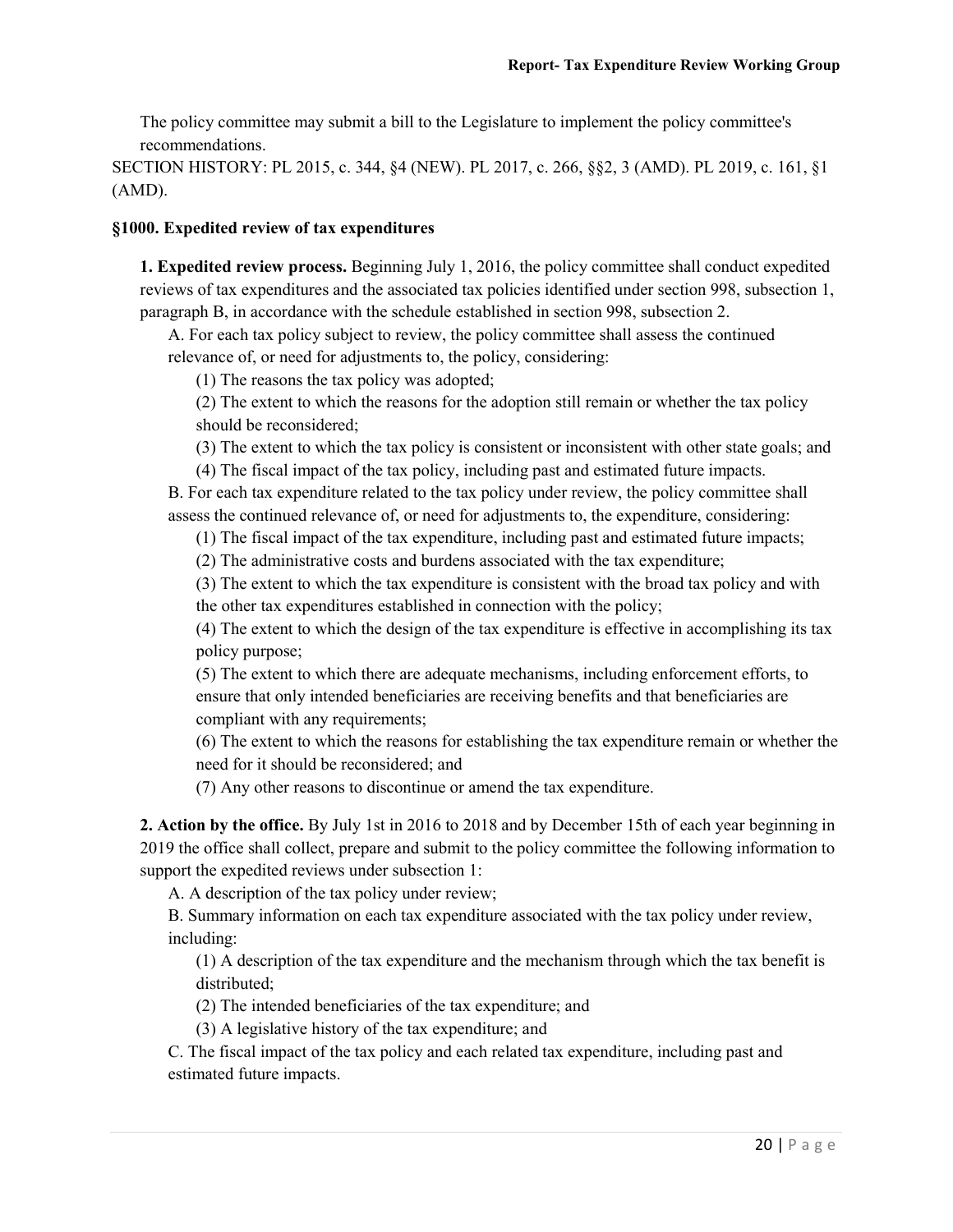**3. Report by policy committee; legislation.** By March 1st of each year, beginning in 2020, the policy committee shall submit to the Legislature a report on the results of the expedited reviews conducted pursuant to subsection 1 that year. The policy committee may submit a bill related to the report to the Legislature to implement the policy committee's recommendations. SECTION HISTORY: PL 2015, c. 344, §4 (NEW). PL 2019, c. 161, §2 (AMD).

#### **§1001. Tax expenditure evaluation process details**

**1. Information requests; confidentiality; reporting.** The following provisions apply to the performance of duties under sections 999 and 1000. These powers are in addition to the powers granted to the office and committee under this chapter.

A. The office may request confidential information from the Department of Administrative and Financial Services, Maine Revenue Services or other state agencies as necessary to address the evaluation objectives and performance measures approved under section 999, subsection 1. The office shall request any confidential information in accordance with section 997, subsection 4. The office shall request that confidential tax information, other than beneficiary contact information, be made accessible to the office as de-identified tax data. If Maine Revenue Services is unable to provide such data, the office and representatives of Maine Revenue Services shall determine appropriate methods for the office to access the requested information.

B. Upon request of the office and in accordance with section 997, subsection 4, the Department of Administrative and Financial Services, Maine Revenue Services or other state agencies shall provide confidential information to the office. The office shall maintain the confidentiality of the information provided, in accordance with section 997, subsections 3 and 4. This paragraph does not apply to federal tax information that is confidential under Title 36, section 191, subsection 3. C. The office, the committee or the policy committee may consult with governmental agencies, other entities and experts, including members of the Consensus Economic Forecasting Commission under Title 5, section 1710.

D. The office may contract with other entities for the purpose of obtaining assistance in the review of tax expenditures. The office shall require a nondisclosure agreement as part of any contract entered into pursuant to this paragraph. The office may not disclose confidential taxpayer information to a contractor, except for:

(1) Contact information for specific beneficiaries of tax expenditures for the purpose of conducting interviews, surveys or other data collection; and

(2) Statistics classified so as to prevent the identification of specific taxpayers or the reports, returns or items of specific taxpayers.

The contractor shall retain physical control of any information obtained pursuant to this paragraph until the conclusion of the review for which the information was provided, after which the information must be immediately destroyed.

E. The office may report confidential information obtained under this section to Legislators, legislative committees, state agencies and the public only in the form of statistics classified so as to prevent the identification of specific taxpayers or the reports, returns or items of specific taxpayers.

F. Prior to the submission of a tax expenditure evaluation report under section 999, subsection 2, the office shall provide the State Tax Assessor an opportunity to review a draft of the report in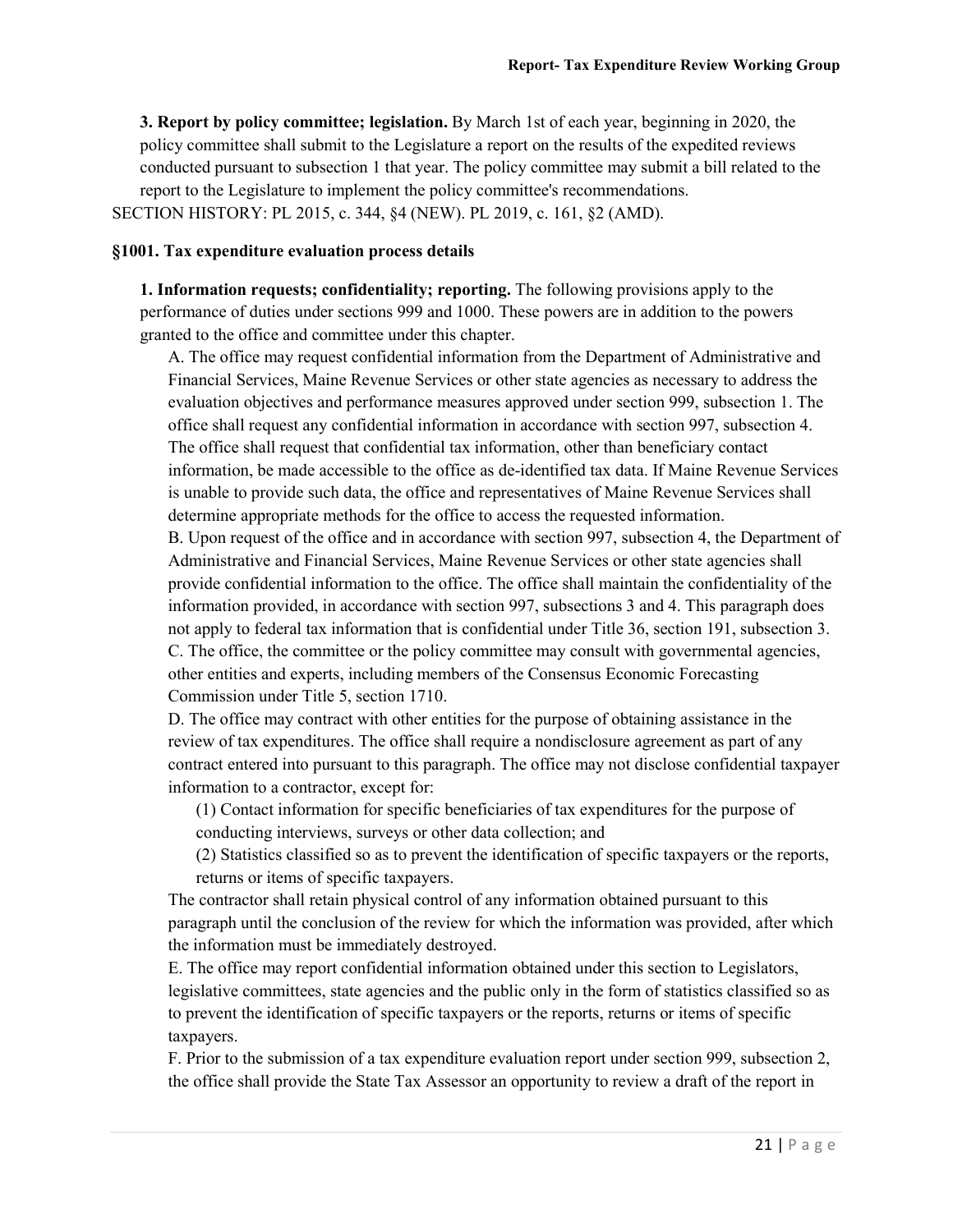accordance with the provisions of section 997, subsection 1. The State Tax Assessor may advise the office on compliance with paragraph E.

G. For purposes of this section, the following terms have the following meanings:

(1) "Beneficiary contact information" means the following information listed on a tax return or included in a tax return: the name, address, zip code, e-mail address and telephone number of the taxpayer, and of any related entity, officers, attorneys, personal representatives and other agents, tax preparers and shareholders of, partners of or members of the taxpayer or of a listed related entity.

(2) "De-identified tax data" means tax returns and other confidential tax information that are redacted or otherwise modified or restricted by Maine Revenue Services so as to exclude the following:

(a) Beneficiary contact information;

(b) Identification numbers including federal or state employer identification numbers, social security numbers and registration numbers; and

(c) Other information from which the State Tax Assessor determines that the identity of the taxpayer could reasonably be inferred.

**2. Legislation.** The committee may submit to the Legislature any legislation it considers necessary to improve the process or availability of data for the review of tax expenditures.

SECTION HISTORY: PL 2015, c. 344, §4 (NEW).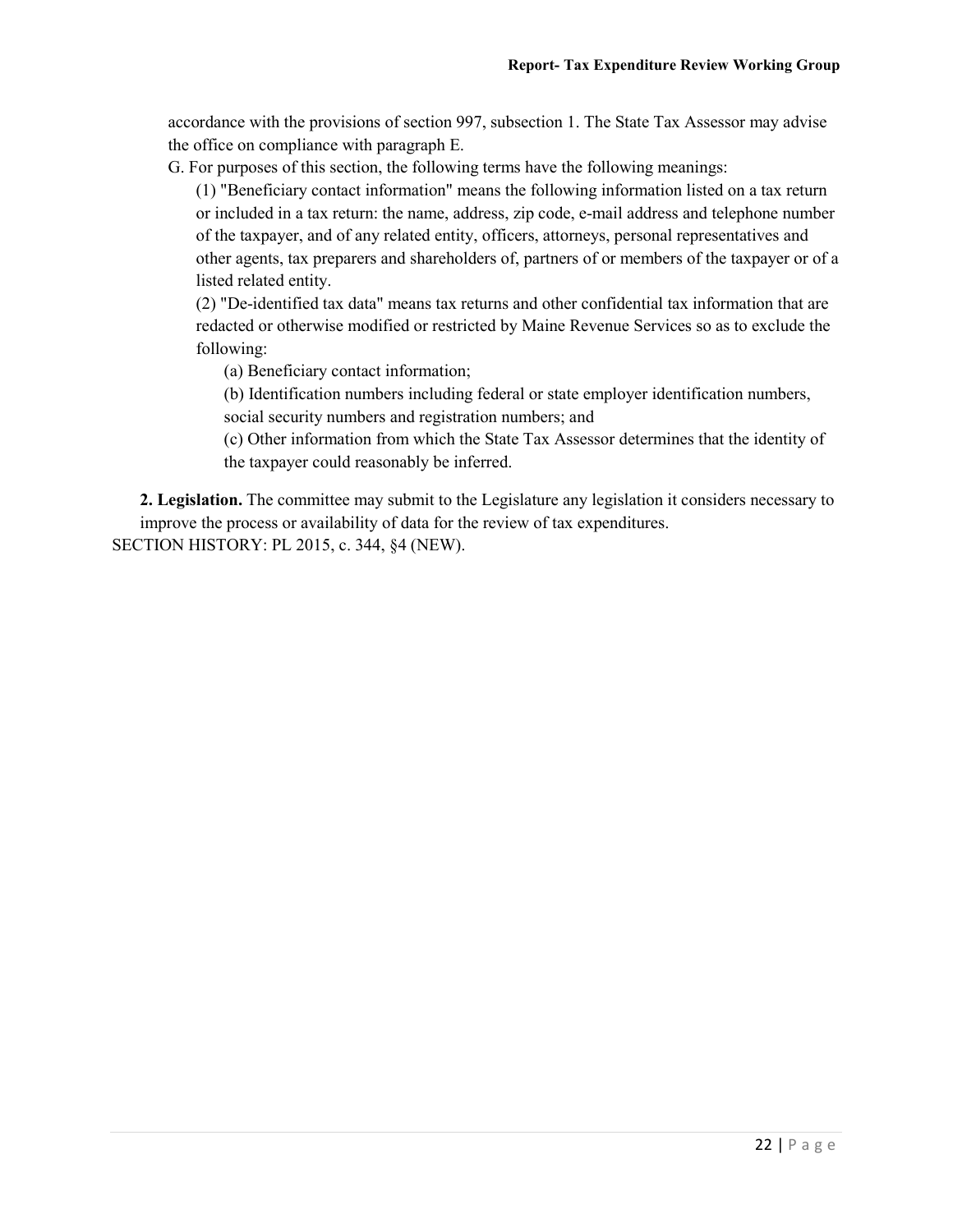#### **36 MRSA §199**

#### **§199-A. Definitions**

As used in this chapter, unless the context otherwise indicates, the following terms have the following meanings.

**1. Committee.** "Committee" means the joint standing committee of the Legislature having jurisdiction over taxation matters.

**2. Tax expenditure.** "Tax expenditure" means any provision of state law that results in the reduction of tax revenue due to special exclusions, exemptions, deductions, credits, preferential rates or deferral of tax liability.

SECTION HISTORY: PL 2001, c. 652, §7 (NEW).

#### **§199-B. Report**

**1. Report.** The bureau shall submit a report regarding tax expenditures to the committee by February 15th of each odd-numbered year. The report must contain:

A. A summary of each tax expenditure in the laws administered by the bureau;

B. A description of the purpose and background of the tax expenditure and the groups likely to benefit from the tax expenditure;

C. An estimate of the cost of the tax expenditure for the current biennium;

D. Any issues regarding tax expenditures that need to be considered by the Legislature;

E. Any recommendation regarding the amendment, repeal or replacement of the tax expenditure; and

F. The total amount of reimbursement paid to each person claiming a reimbursement for taxes paid on certain business property under chapter 915.

SECTION HISTORY: PL 2001, c. 652, §7 (NEW). PL 2017, c. 211, Pt. E, §4 (AMD).

#### **§199-C. Review**

The committee shall conduct the following reviews according to the following schedule.

**1. Odd-numbered years.** During each odd-numbered year the committee may review the report required under section 199-B.

**2. Even-numbered years.** During each even-numbered year the committee may review current issues of tax policy.

A. During each second regular session, the committee shall identify areas of tax policy for review during the period between the end of the second regular session and the first regular session of the next Legislature.

B. The committee may review:

(1) Issues of tax policy related to tax expenditures identified in its review under subsection 1; (2) Issues related to the overall structure of the State's tax laws and the relative tax burdens on various classes of taxpayers;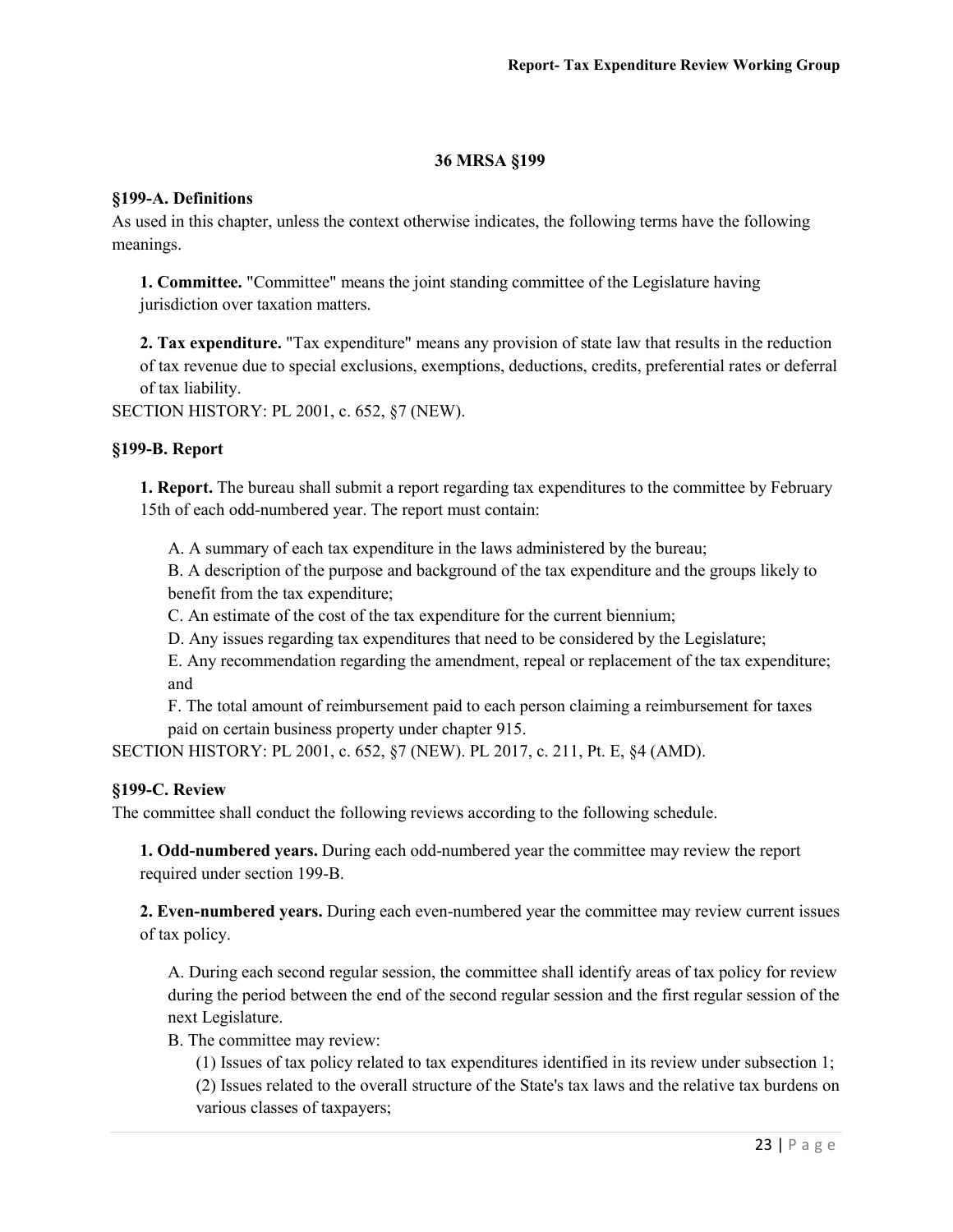(3) The impact of the State's tax structure on taxpayer behavior, including incentives and disincentives to reside or locate businesses in the State;

(4) Issues identified by the committee that require more detailed review than is possible during a regular session of the Legislature; or

(5) Any other tax policy issue identified by the committee as needing legislative review.

**3. Specific tax expenditure review.** By June 1, 2021, the committee shall review the income tax credit under section 5217-D to determine whether the credit should be retained, repealed or modified. The committee shall consider information provided by the Office of Tax Policy within the bureau and the Department of Education pursuant to Title 20-A, section 12545.

**4. Review of aviation tax expenditure.** The committee, by June 30, 2023, shall review the sales tax exemption under section 1760, subsection 88-A to determine whether the exemption provides an incentive for increasing investment in the aviation sector, attracting and retaining aviation business and basing aircraft in the State.

SECTION HISTORY: PL 2001, c. 652, §7 (NEW). PL 2011, c. 665, §6 (AMD). PL 2013, c. 368, Pt. VVVV, §1 (AMD). PL 2013, c. 379, §1 (AMD). PL 2015, c. 328, §2 (AMD).

#### **§199-D. Report**

The committee shall notify the Legislature of the results of each review conducted under section 199-C and may issue a report of its findings and recommendations. The committee may report to the Legislature any legislation necessary to implement recommendations resulting from the review conducted under section 199-C.

SECTION HISTORY: PL 2001, c. 652, §7 (NEW).

#### **§199-E. Elimination of certain tax expenditures**

No later than 45 days after the effective date of this section the committee shall report out to the Legislature legislation to permanently eliminate corporate tax expenditures totaling \$6,000,000 per biennium, prioritizing for elimination low-performing, unaccountable tax expenditures with little or no demonstrated economic development benefit as determined by the Office of Program Evaluation and Government Accountability established in Title 3, section 991. SECTION HISTORY: IB 2015, c. 1, §28 (NEW).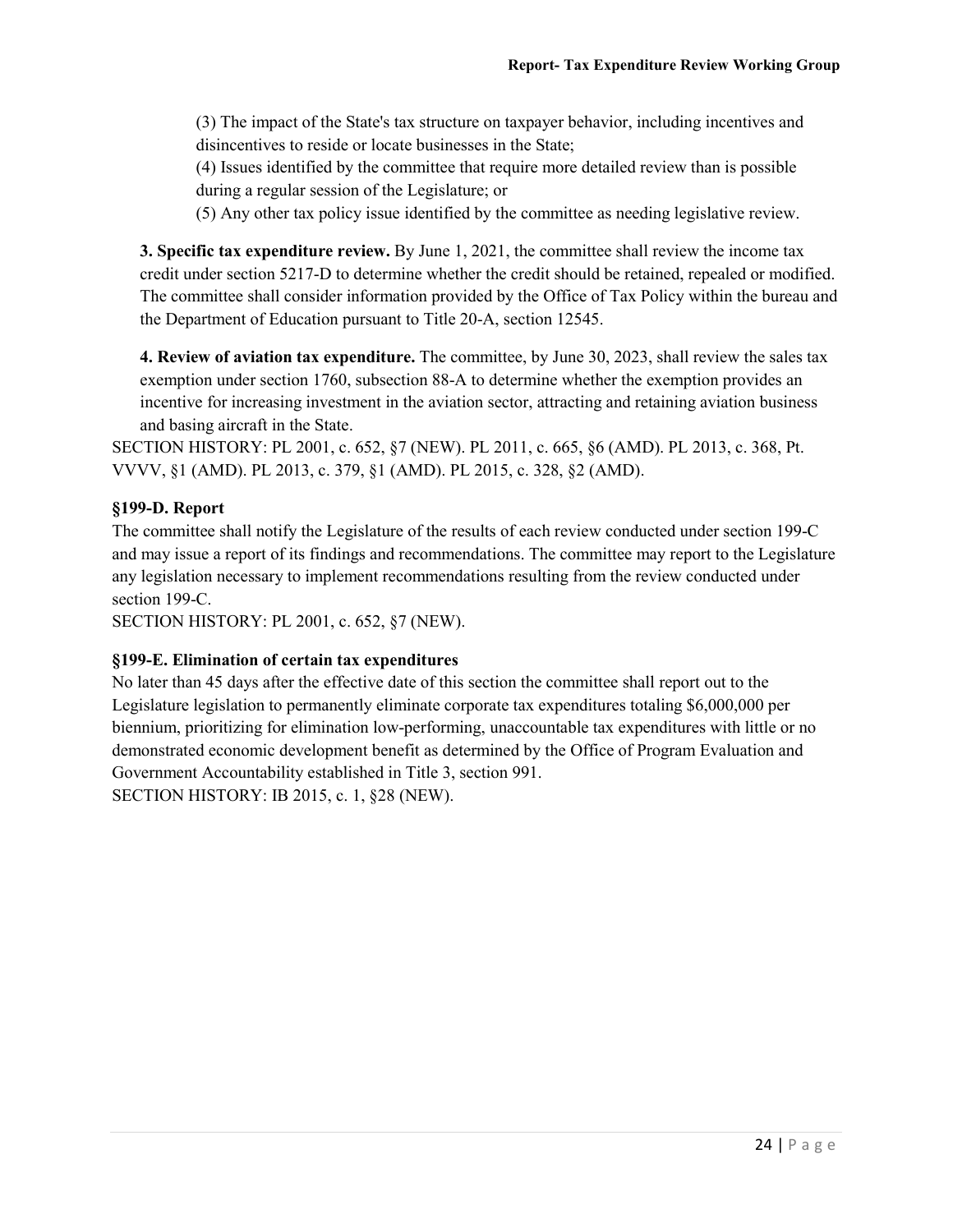#### **5 MRSA §13070-O**

#### **§13070-O. Evaluation of economic development proposals**

**1. Criteria.** An economic development proposal must:

A. Have a program name that accurately describes the nature of the program;

B. Have specific stated objectives, such as the number of jobs to be created or retained, the wage levels and benefits associated with those jobs or a project with significant value to the State or a community within the State;

C. Specify a method to measure whether the objectives of the program have been met;

D. Require that a business that receives benefits under the program report on the use of the benefits received;

E. Require that the appropriate joint standing committee of the Legislature review the program at specific and regular intervals;

F. Provide incentives for a business to meet objectives of the program and, when incentives are provided in anticipation of contractual performance, penalties for a business that does not meet the objectives of the program;

G. Provide a cost analysis of the program based on at least a 10-year period;

H. Have a clearly defined public purpose;

I. In addition to standard data, report performance data specific to its goals and objectives annually to the entity that is assigned to coordinate the State's portfolio of economic development programs; and

J. Require that a business that receives benefits under the program have a business statement that includes the requirements of section 13070-J, subsection 2-A.

SECTION HISTORY: PL 1999, c. 768, §5 (NEW). PL 2007, c. 434, §§4-8(AMD). PL 2017, c. 264, §12 (AMD).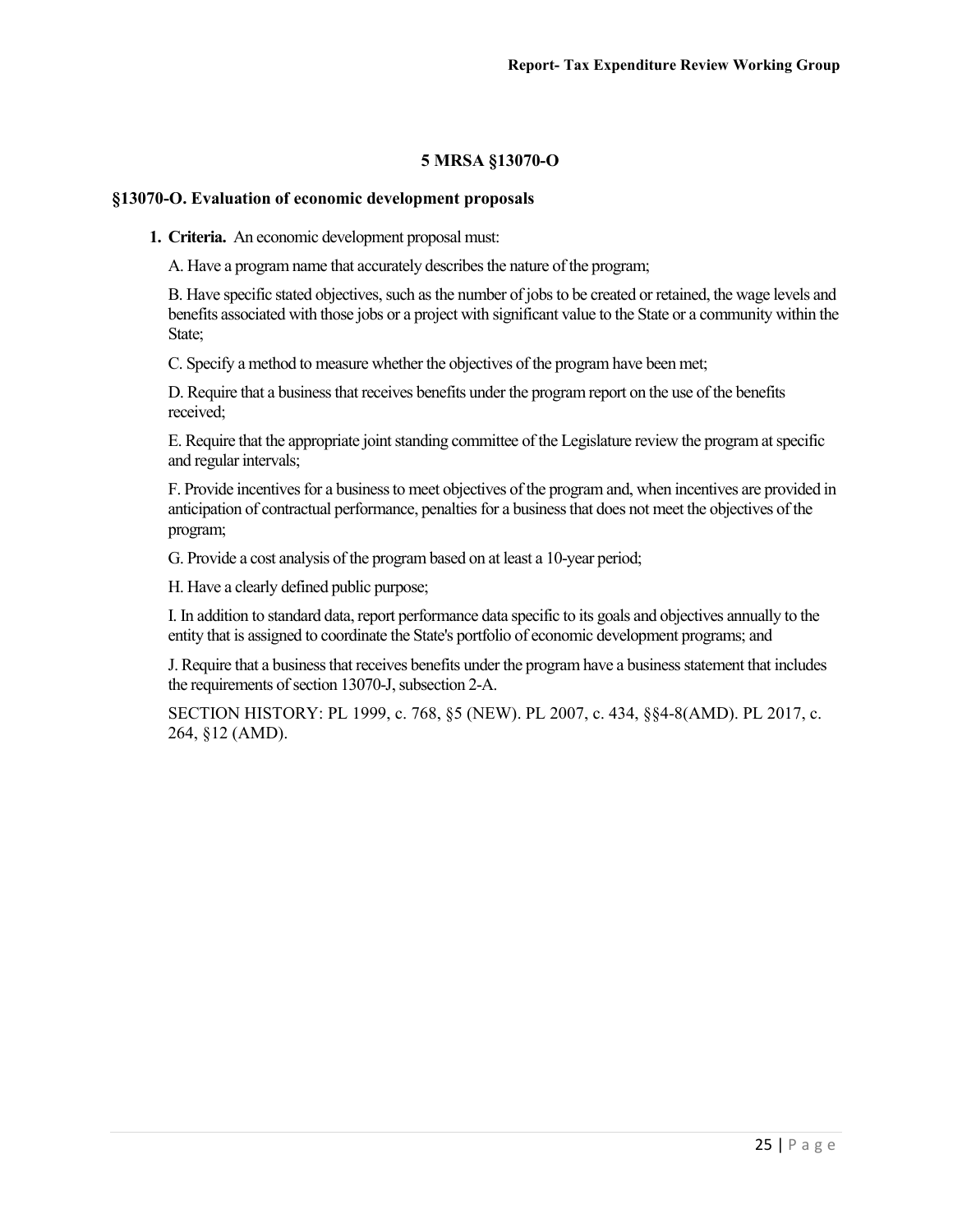#### **5 MRSA §13070-P**

#### **§13070-P. Comprehensive evaluation of state investments in economic development**

**1. Conduct evaluation.** By February 1, 2021, and every 4 years thereafter, the commissioner shall submit a comprehensive evaluation of state economic development investments, referred to in this section as "the evaluation," not to include programs subjected to independent evaluations required by federal programs, to the Governor and the Legislature.

A. The scope of the evaluation must include research and development activities and economic development incentives in this State.

B. The evaluation must be performed by independent, objective reviewers.

C. The evaluation objectives include, but are not limited to, an assessment of:

(1) The extent to which the State's portfolio of economic development investments, particularly in terms of level and types of investments, aligns with and supports the state strategic economic improvement plan;

(2) The extent to which individual activities and programs, or groups of activities and programs, within the State's portfolio are contributing to the achievement of particular goals, measurable objectives and performance targets associated with the state strategic economic improvement plan;

(3) How the State's portfolio of economic development investments, particularly in terms of level and types of investments, compares to investments in other states;

(4) The effect of the State's economic development investments in improving the competitiveness of the State's established and emerging technology and industry sectors in regional, national and global arenas; and

(5) The extent to which the overall framework for the State's economic development investments provides for sufficient transparency and accountability, effective and efficient coordination among the State's activities and programs and easy access for interested businesses and other entities.

D. The evaluation must include recommendations to the department, the Governor and the Legislature on any identified:

(1) Opportunities to modify the current portfolio of state economic development investments, particularly with regard to level of investment or types of activities and programs, in order to better align resources with the state strategic economic improvement plan and more costeffectively support achievement of goals, objectives and performance targets associated with the plan;

(2) Opportunities to shift investments from economic development activities and programs to other state efforts in order to better align resources with the state strategic economic improvement plan and more cost-effectively support achievement of goals, objectives and performance targets associated with the plan;

(3) Opportunities to improve transparency and accountability for state economic development investments, coordination among economic activities and programs in the portfolio or accessibility of business and other entities to those activities and programs; and (4) Areas for improvement.